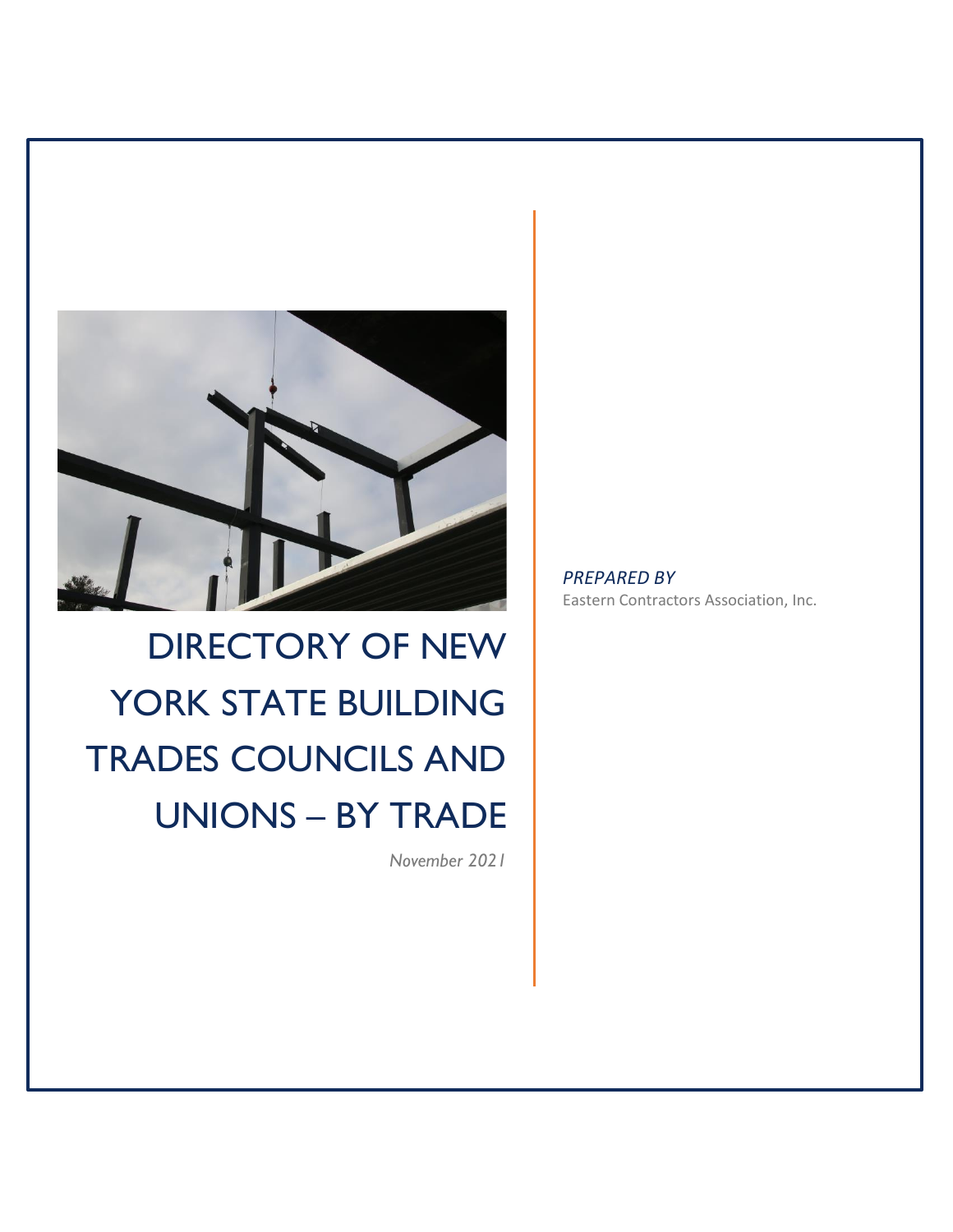#### **Asbestos/ Heat & Frost Workers**

| International                                              |                                                |                                           |
|------------------------------------------------------------|------------------------------------------------|-------------------------------------------|
| International Association of Heat and Frost Insulators and |                                                | $(301)$ 731-9101 / $(301)$ 731-5058 (fax) |
| <b>Allied Workers</b>                                      |                                                |                                           |
|                                                            | Gregory T. Revard, General President           |                                           |
|                                                            | 9602 Martin Luther King Highway                |                                           |
| Lanham, MD 20706                                           |                                                |                                           |
| www.insulators.org                                         |                                                |                                           |
|                                                            |                                                |                                           |
| Unions                                                     |                                                |                                           |
| Local                                                      | Contact                                        | Phone / Fax                               |
| 4                                                          | Art Fadeley, Business Manager                  | $(716)$ 823-0980 / $(716)$ 823-0987 (fax) |
|                                                            | Jim Maltby, President/Organizer                |                                           |
|                                                            | 2484 Seneca Street                             |                                           |
|                                                            | Buffalo, NY 14210                              |                                           |
|                                                            | awl4@insulators.org                            |                                           |
|                                                            | www.insulators4.org                            |                                           |
|                                                            |                                                |                                           |
| 12                                                         | 35-53 24th Street                              | $(718)$ 784-3456 / $(718)$ 784-8357 (fax) |
|                                                            | Long Island City, NY 11356                     |                                           |
|                                                            | awl12@insulators.org                           |                                           |
|                                                            | www.heatandfrostinsulatorslocal12.com          |                                           |
|                                                            |                                                |                                           |
| 12A                                                        | Jaime Soto, Business Manager                   | $(718)$ 886-7226 / $(718)$ 886-7217 (fax) |
|                                                            | Lilian Pardo, President                        |                                           |
|                                                            | 47-14 32 <sup>nd</sup> Place                   |                                           |
|                                                            | Long Island City, NY 11101                     |                                           |
|                                                            | awl12@insulators.org                           |                                           |
|                                                            | www.local12a.com                               |                                           |
|                                                            |                                                |                                           |
| 26                                                         | Brian Urquhart, Business Manager               | $(585)$ 323-1620 / $(585)$ 323-1640 (fax) |
|                                                            | Kevin Coast, President                         |                                           |
|                                                            | 4348 Culver Road, Suite 3                      |                                           |
|                                                            | Rochester, NY 14622                            |                                           |
|                                                            | www.insulators26.com                           |                                           |
|                                                            |                                                |                                           |
| 30                                                         | Bob Reap, Business Manager/Financial Secretary | $(315)$ 475-1246 / (315) 475-4042 (fax)   |
|                                                            | Thomas Clark, President                        |                                           |
|                                                            | 107 Twin Oaks Drive                            |                                           |
|                                                            | Syracuse, NY 13206                             |                                           |
|                                                            | awl30@insulators.org                           |                                           |
|                                                            | www.insulators30.org                           |                                           |
|                                                            |                                                |                                           |
| 40                                                         | Mark Stuto, Business Manager                   | $(518)$ 489-6407 / (518) 489-6444 (fax)   |
|                                                            | 890 Third Street                               |                                           |
|                                                            | Albany, NY 12206                               |                                           |
|                                                            | awl40@insulators.org                           |                                           |
|                                                            |                                                |                                           |
| 91                                                         | 1024 McKinley Street                           | $(914)$ 788-0400 / $(914)$ 788-0403 (fax) |
|                                                            | Peekskill, NY 10566                            |                                           |
|                                                            | awl91@insulators.org                           |                                           |
|                                                            | www.insulators91.org                           |                                           |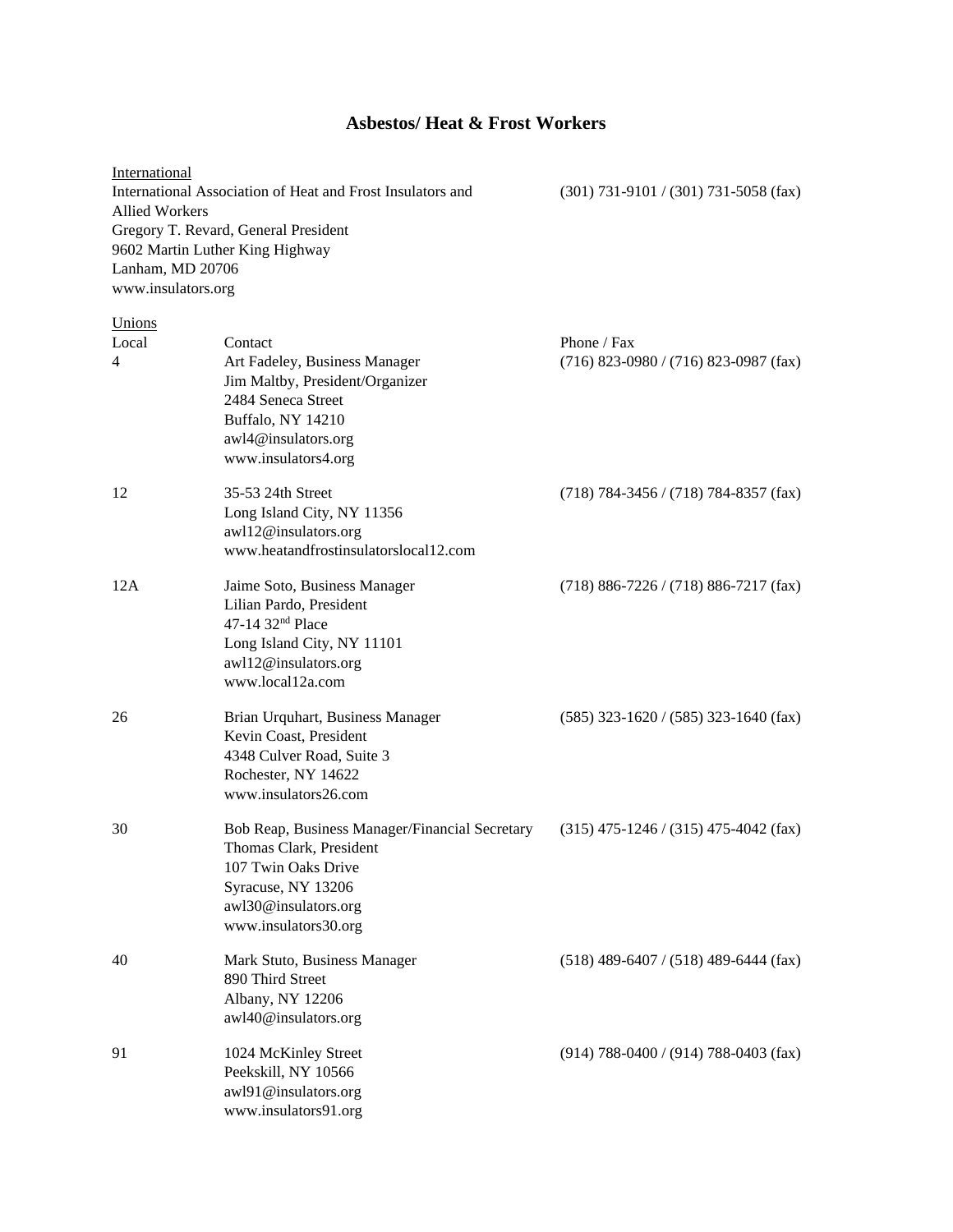#### **Boilermakers**

| International<br>Blacksmiths, Forgers and Helpers<br>Newton B. Jones, President<br>753 State Avenue, Suite 570<br>Kansas City, KS 66101<br>https://boilermakers.org | International Brotherhood of Boilermakers, Iron Ship Builders,                                                                                                                                                                                     | $(913)$ 371-2640 / $(913)$ 281-8101 (fax)                |
|---------------------------------------------------------------------------------------------------------------------------------------------------------------------|----------------------------------------------------------------------------------------------------------------------------------------------------------------------------------------------------------------------------------------------------|----------------------------------------------------------|
| Unions<br>Local<br>5, Zone 5                                                                                                                                        | Contact<br>Steven Ludwigson, Business Manager/<br><b>Secretary Treasurer</b><br>Thomas Ryan, President/Assistant Business Manager<br>24 Van Siclen Avenue<br>Floral Park, NY 11001<br>boilermakerslocal5@verizon.net<br>www.boilermakerslocal5.com | Phone / Fax<br>$(516)$ 326-2500 / $(516)$ 326-3435 (fax) |
| 5, Zone 7                                                                                                                                                           | Mike Bogue, Assistant Business Manager<br>5745 Big Tree Road<br>Orchard Park, NY 14127<br>mikehbogue@gmail.com                                                                                                                                     | $(716)$ 667-0861 / (716) 667-0864 (fax)                  |
| 5, Zone 175                                                                                                                                                         | Greg Peterson, Assistant Business Manager<br>131 West 2 <sup>nd</sup> Street<br>Oswego, NY 13126<br>bm5zone175@yahoo.com                                                                                                                           | $(315)$ 343-3821 / $(315)$ 343-3563 (fax)                |
| 5, Zone 197                                                                                                                                                         | William Bailey, Assistant Business Manager<br>75 South Dove Street<br>Albany, NY 12202<br>bml5z197@aol.com<br>www.boilermakerslocal5.com                                                                                                           | $(518)$ 438-0718 / (518) 459-2720 (fax)                  |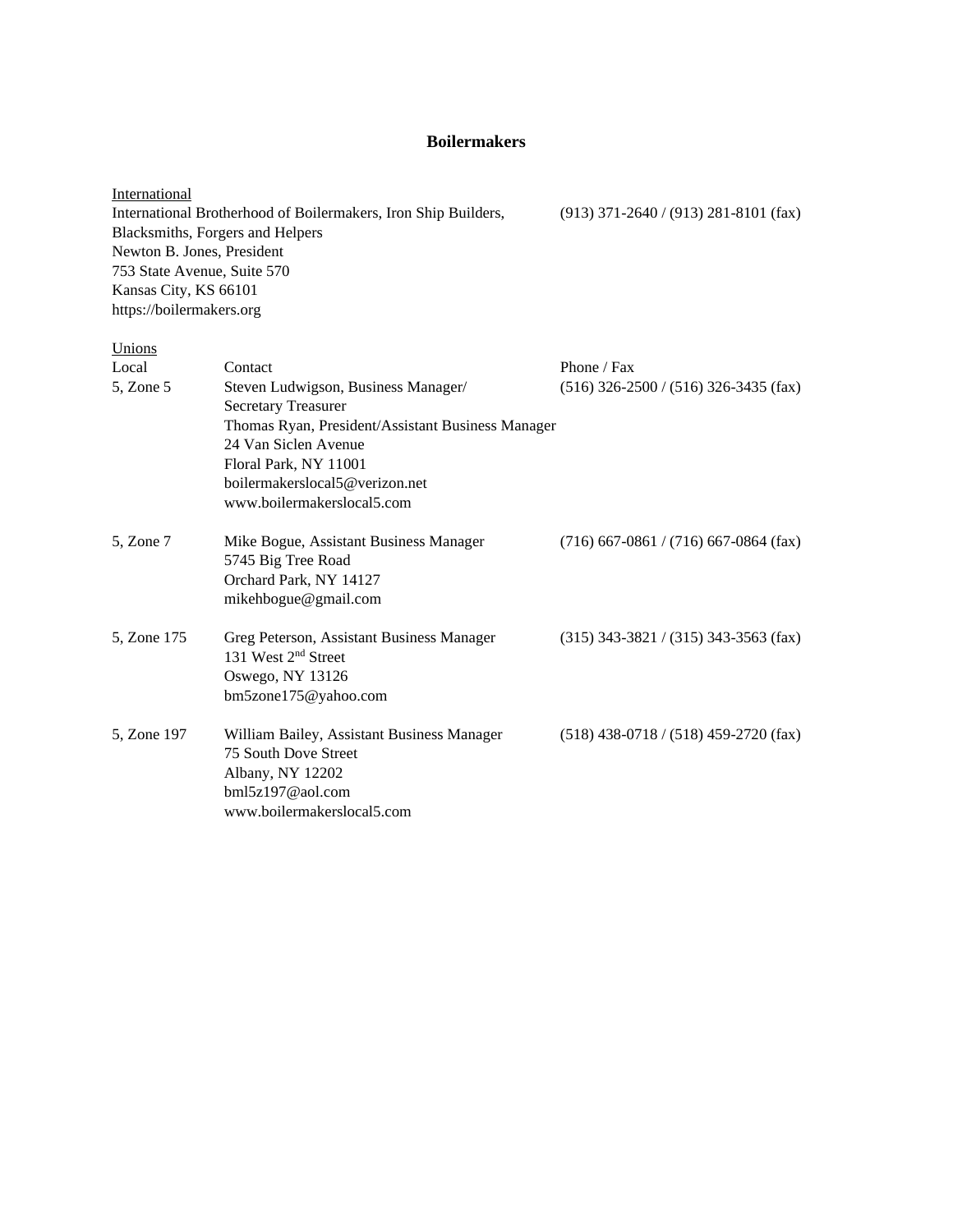## **Bricklayers, Masons & Tile Finishers/Setters**

| <u>International</u><br>International Union of Bricklayers & Allied Craftworkers<br><b>Timothy Driscoll</b><br>620 F. Street N.W.<br>Washington, DC 20004<br>askbac@bacweb.org<br>https://bacweb.org                      |                                                                                                                                                                                                                                 | $(202)$ 783-3788 / $(202)$ 393-0219 (fax)                                           |
|---------------------------------------------------------------------------------------------------------------------------------------------------------------------------------------------------------------------------|---------------------------------------------------------------------------------------------------------------------------------------------------------------------------------------------------------------------------------|-------------------------------------------------------------------------------------|
| International Union of Bricklayers & Allied Craftworkers<br>Administrative District Council, New Jersey<br>John F. Capo, Director<br>3281 Route 206, Suite 1<br>Bordentown, NJ 08505<br>j.capo@bacnj.com<br>www.bacnj.com |                                                                                                                                                                                                                                 | $(609)$ 324-9681 / $(609)$ 324-9685 (fax)                                           |
| 304 Kenwood Avenue, #4<br>Delmar, NY 12054<br>acatalano@bacweb.org<br>www.bacweb.org                                                                                                                                      | Albert Catalano, Northeast Regional Director                                                                                                                                                                                    | $(518)$ 439-6080 / $(518)$ 439-8297 (fax)                                           |
| Unions<br>Local<br>1                                                                                                                                                                                                      | Contact<br>Jack Argila, President<br>Michael Clifford, Field Representative<br>4 Court Square<br>Long Island City, NY 11101<br>jsullivan@bac1ny.com<br>mclifford@bac1ny.com<br>www.bricklayersandalliedcraftworkerslocal1ny.org | Phone / Fax<br>$(845)$ 565-8344 / $(845)$ 565-7595 (fax)<br>$(917)$ 709-3378 (cell) |
| 2                                                                                                                                                                                                                         | Pat Tirino, President<br>Kevin Potter, Secretary/Treasurer<br>302 Centre Drive<br>Albany, NY 12203<br>ptirino@bac2.org<br>kpotter@bac2.org<br>www.bac2nyvt.org                                                                  | $(518)$ 456-5477 / $(518)$ 456-7420 (fax)<br>$(518)$ 466-3083 (cell)                |
|                                                                                                                                                                                                                           | 2 Northern Area Kevin Potter, Field Representative/<br>Secretary-Treasurer<br>302 Centre Drive<br>Albany, NY 12203<br>kpotter@bac2.org<br>www.bac2nyvt.org                                                                      | $(518)$ 466-3083 / (518) 456-7420 (fax)                                             |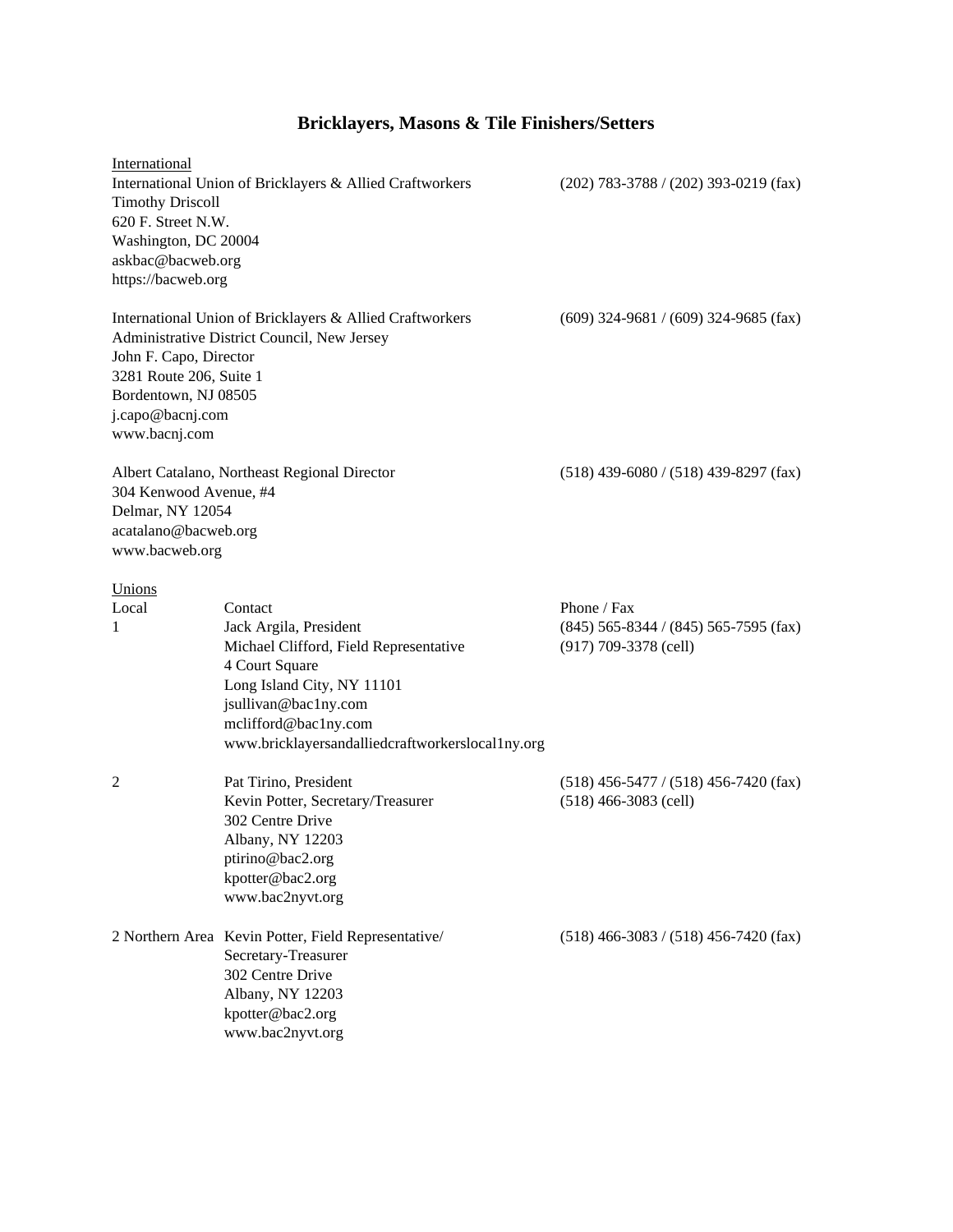| Local        | Contact                                                           | Phone / Fax                               |
|--------------|-------------------------------------------------------------------|-------------------------------------------|
| 2 Watertown, | Luke Renna, Field Representative                                  | $(315)$ 622-2081 / $(315)$ 622-2082 (fax) |
|              | Canton, Malone, Martin Dillon, Vice Chairman/Field Representative |                                           |
|              | Massena, Utica, 7705 Maltlage Drive                               |                                           |
| Syracuse,    | Liverpool, NY 13090                                               |                                           |
| Oswego       | $l$ .renna@bac2.org                                               |                                           |
|              | mdillon@bac2.org                                                  |                                           |
|              | www.bac2nyvt.org                                                  |                                           |
| 3            | Rick Williamson, President                                        | $(585)$ 641-0750 / (585) 641-0754 (fax)   |
|              | 33 Saginaw Drive                                                  |                                           |
|              | Rochester, NY 14623                                               |                                           |
|              | rickw@baclocal3ny.com                                             |                                           |
|              | tonyd@bac3ny.com                                                  |                                           |
|              | www.baclocal3ny.com                                               |                                           |
|              |                                                                   |                                           |
| 7            | William Hill, President                                           | $(718)$ 786-7648 / (718) 362-9610 (fax)   |
|              | 45-34 Court Square                                                |                                           |
|              | Long Island City, NY 11101                                        |                                           |
|              | www.baclocal7.org                                                 |                                           |
|              |                                                                   |                                           |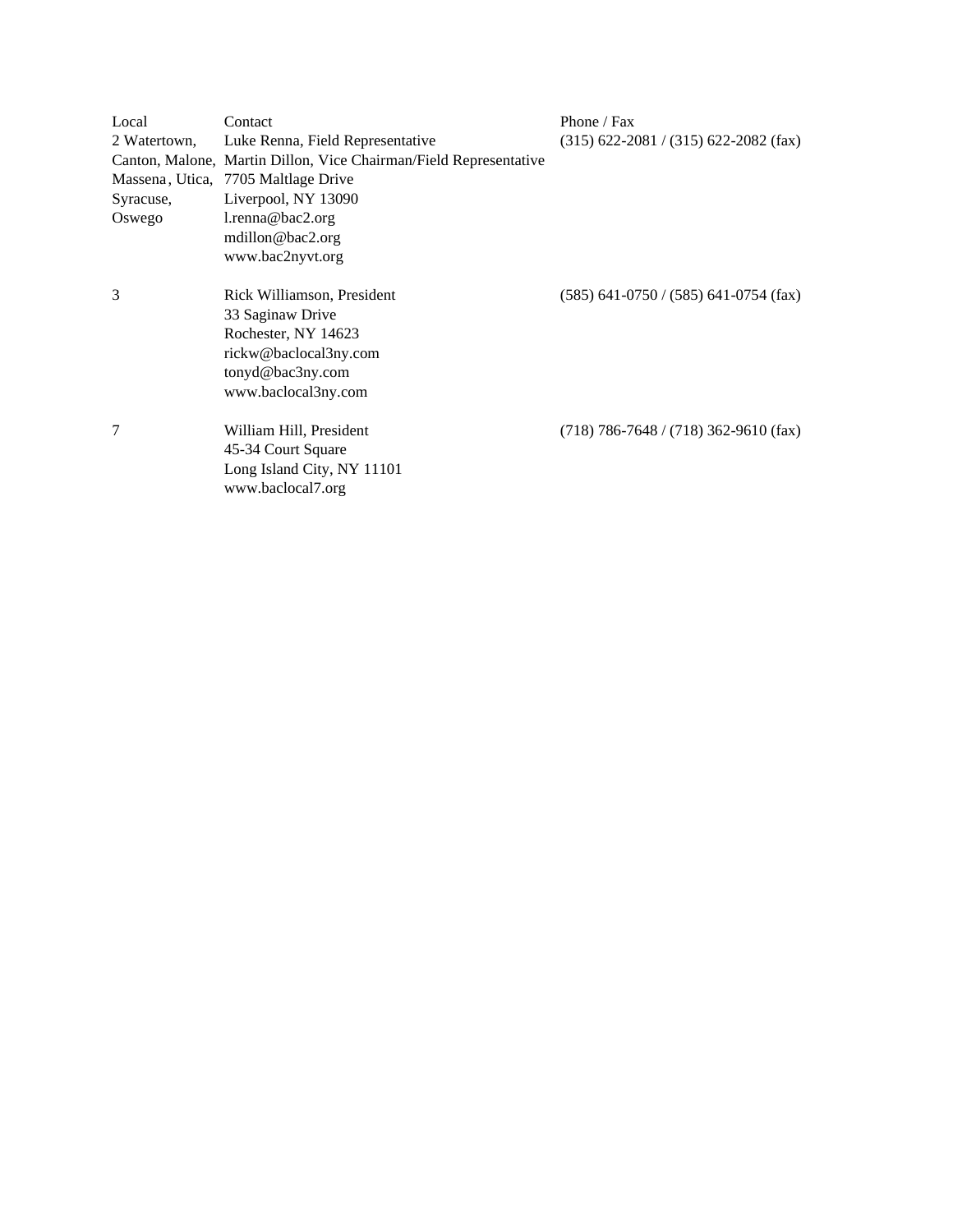## **Carpenters**

| International<br>101 Constitution Avenue, N.W.<br>Washington, DC 20001<br>www.carpenters.org   | United Brotherhood of Carpenters & Joiners of America<br>Douglas J. McCarron, General President                                                          | $(202)$ 546-6206 / (202) 543-5724 (fax)   |
|------------------------------------------------------------------------------------------------|----------------------------------------------------------------------------------------------------------------------------------------------------------|-------------------------------------------|
| <b>Regional Council</b><br>750 Dorchester Avenue, Unit 1<br>Boston, MA 02125<br>www.nasrcc.org | North Atlantic States Regional Council of Carpenters<br>Joseph Byrne, Executive Secretary-Treasurer                                                      | $(800)$ 275-6200                          |
| Unions<br>Local<br>251<br>Shops/Flooring                                                       | Contact<br>Kevin Leary<br>75 Fieldcrest Avenue<br>Edison, NJ 08837<br>www.ncatf.org                                                                      | Phone / Fax<br>$(732)$ 372-6020           |
| 197<br>Derrickman/<br>Riggers                                                                  | William Hayes<br>47-10 32 <sup>nd</sup> Place<br>Long Island City, NY 11101<br>billhayes197@yahoo.com<br>www.nycclc.org                                  | $(718)$ 361-6534                          |
| 276 Buffalo                                                                                    | Christopher Stone, President<br>1159 Maryvale Drive<br>Cheektowaga, NY 14225<br>www.carpenterslocalunion276.com                                          | $(716)$ 632-3080 / $(716)$ 428-5824 (fax) |
| 276 Rochester                                                                                  | 21 Jet View Drive<br>Rochester, NY 14624<br>www.carpenterslocalunion276.com                                                                              | $(585)$ 328-6251 / $(585)$ 328-6253 (fax) |
|                                                                                                | 277 Binghamton 23 Market Street<br>Binghamton, NY 13905<br>www.carpenters277.com                                                                         | $(866)$ 729-0224                          |
| 277 Syracuse                                                                                   | 6920 Princeton Court<br>Syracuse, NY 13212<br>www.carpenters277.com                                                                                      | $(315)$ 455-5797                          |
| 279                                                                                            | William Banfield, Assistant Executive Secretary-<br>Treasurer<br>52 Stone Castle Road<br>Rock Tavern, NY 12575<br>bbanfield@nasrcc.org<br>www.nasrcc.org | $(845)$ 440-1027 / $(845)$ 202-7397 (fax) |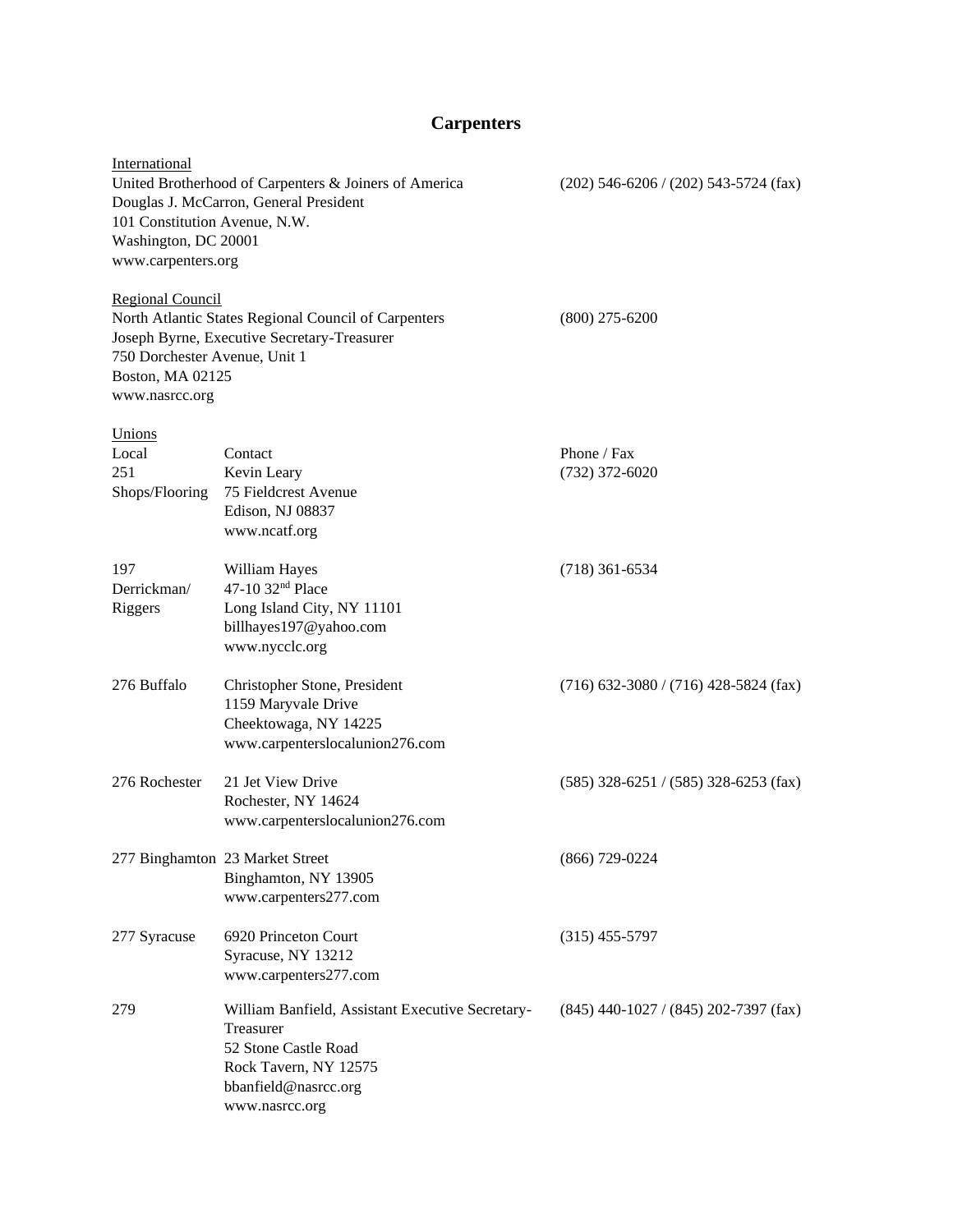| Local<br>290    | Contact<br>Paul Leo, President<br>270 Motor Parkway, Department A<br>Hauppauge, NY 11788<br>pleo@nasrcc.org<br>www.ubclocal290.org        | Phone / Fax<br>$(631)$ 952-9800 / $(631)$ 952-9825 (fax) |
|-----------------|-------------------------------------------------------------------------------------------------------------------------------------------|----------------------------------------------------------|
| 291             | James Margiotta, President<br>14 Corporate Circle<br>Albany, NY 12203<br>www.carpenterslu291.com                                          | $(518)$ 438-1905 / $(518)$ 438-1906 (fax)                |
| 291 Plattsburgh | Matthew Osborn, Council Representative<br>327 Cornelia Street, Suite 104<br>Plattsburgh, NY 12901<br>mosborn@nasrcc.org<br>www.nasrcc.org | $(518)$ 573-3726 / (518) 566-8694 (fax)                  |
| 326             | Bruce Lydem, President<br>500 Main Street<br>Yalesville, CT 06492<br>local326@nercc.org<br>www.carpenterslocal326.com                     | $(860)$ 352-1130 / $(860)$ 352-1133 (fax)                |
| 327             | Rile Rhodes, Business Manager<br>1252 Massachusetts Avenue<br>Dorchester, MA 02125<br>cbrady@nasrcc.org                                   | $(617)$ 379-5600 / $(617)$ 379-5601 (fax)                |
| 336             | David Minasian, Business Manager<br>29 Endicott Street<br>Worcester, MA 01610<br>sgamez@nasrcc.org                                        | $(508)$ 886-5950 / $(508)$ 886-5951 (fax)                |
| 339             | Kevin Kelley, Business Manager<br>350 Fordham Road<br>Wilmington, MA 01887<br>cfaro@nasrcc.org                                            | $(978)$ 229-5200 / $(978)$ 229-5201 (fax)                |
| 346             | Dennis Lassige, Regional Manager<br>21 Mazzeo Drive, Suite 201<br>Randolph, MA 02368<br>khiggins@nasrcc.org                               | $(781)$ 353-5530 / $(781)$ 353-5531 (fax)                |
| 349             | Kim Hokanson, Regional Manager<br>65 Rainmaker Drive<br>Portand, ME 04103<br>acarbonneau@nasrcc.org<br>www.carpenterslocal349.org         | $(207)$ 358-6658                                         |
| 352             | Kim Hokanson, Regional Manager<br>920 Candia Road<br>Manchester, NH 03109<br>acarbonneau@nasrcc.org                                       | $(603)$ 222-3223 / $(603)$ 222-3224 $(fax)$              |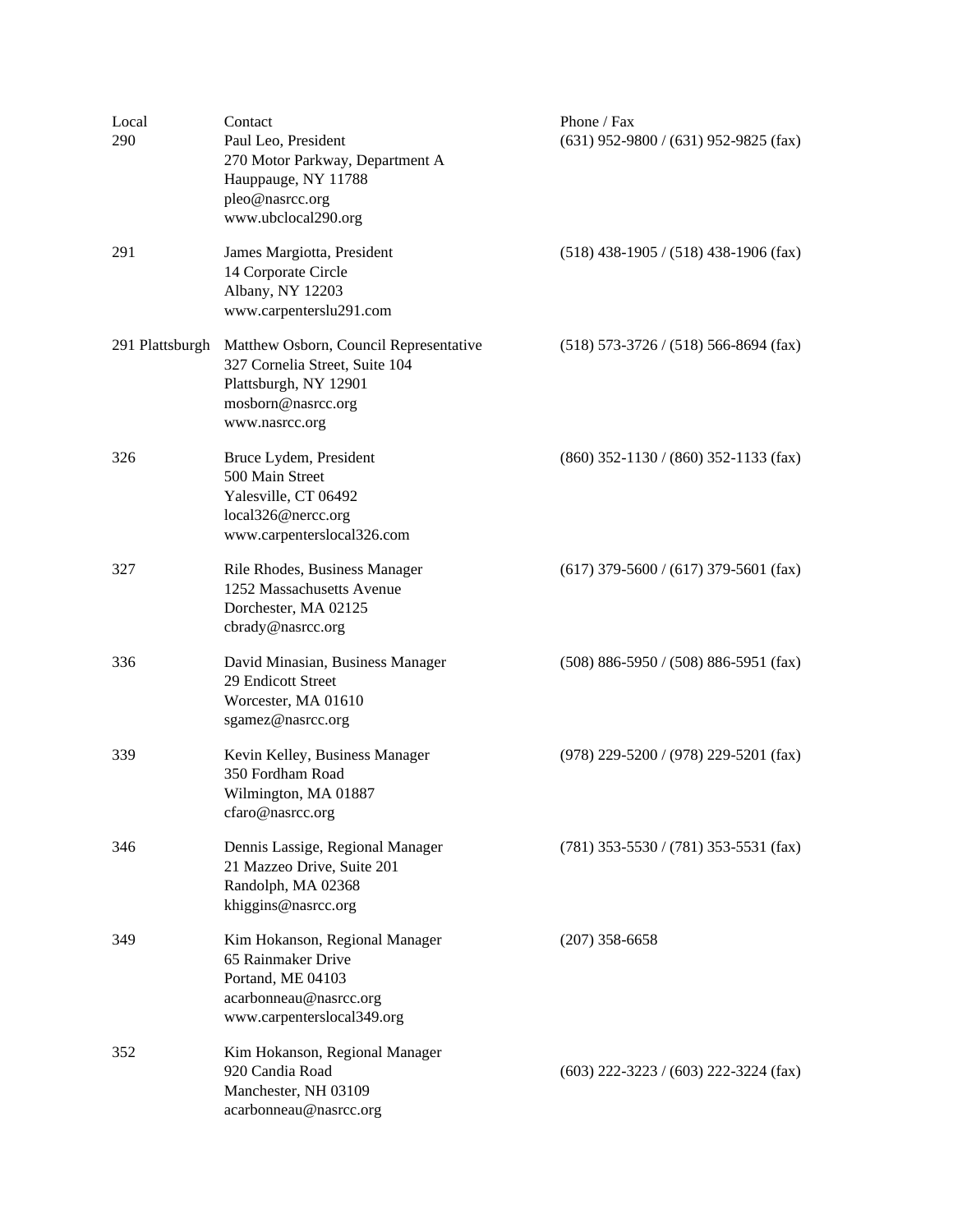Local Contact Phone / Fax 1556 Peter Bennett, Director Dockbuilders/ 395 Hudson Street Timbermen New York, NY 10014 pbennett@nycdcctc.org info@lu1556.com

(212) 929-2284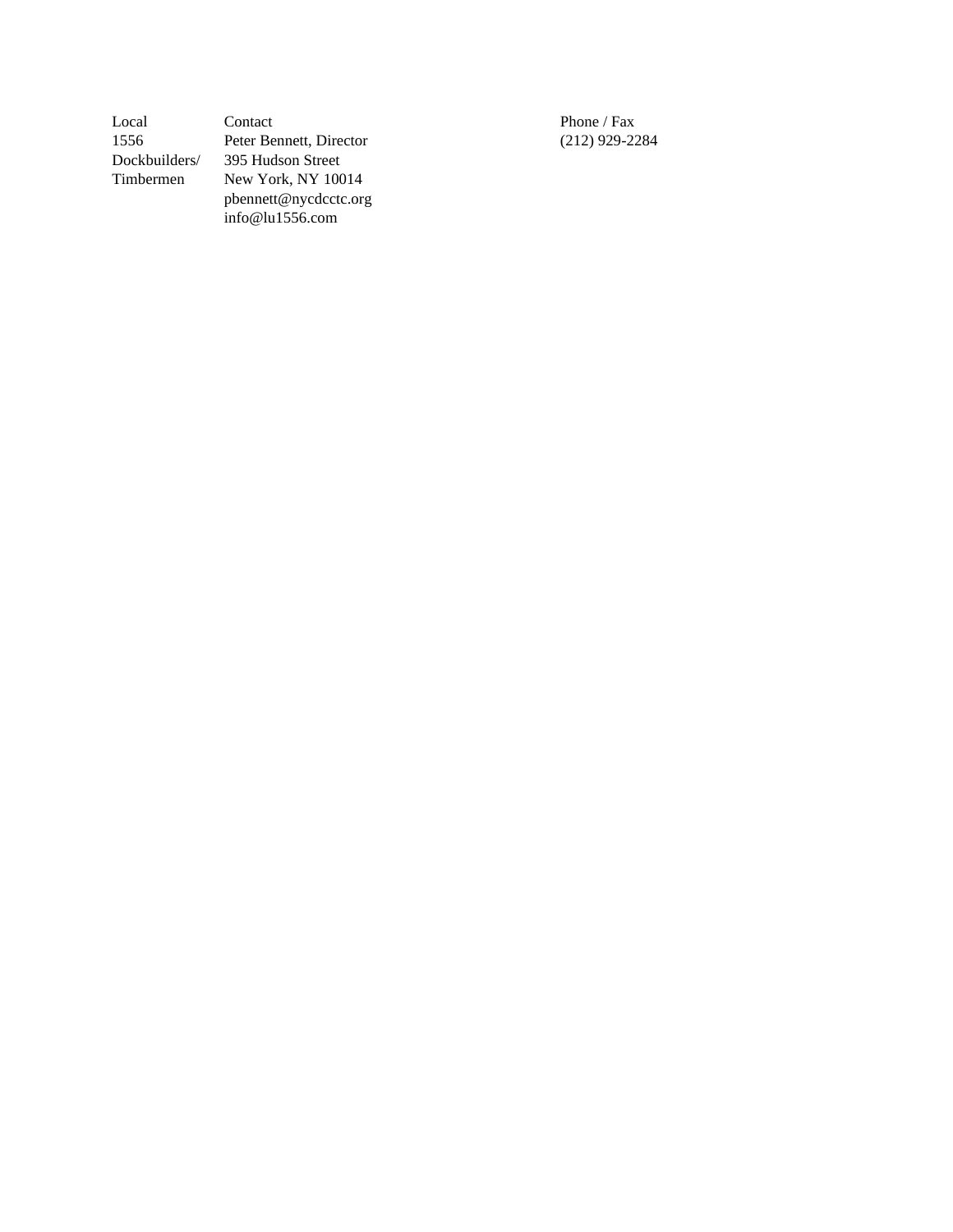## **Electricians**

| International<br>Lonnie Stephenson, President<br>900 7 <sup>th</sup> Street, N.W.<br>Washington, DC 20001<br>webmaster@ibew.org<br>www.ibew.org | <b>International Brotherhood of Electrical Workers</b>                                                                                                                             | $(202)$ 833-7000 / $(202)$ 728-7676 (fax) |
|-------------------------------------------------------------------------------------------------------------------------------------------------|------------------------------------------------------------------------------------------------------------------------------------------------------------------------------------|-------------------------------------------|
| <b>District Council</b>                                                                                                                         |                                                                                                                                                                                    |                                           |
| 2                                                                                                                                               | Michael Monahan, International Vice President<br>2 Granite Avenue, Suite 170<br>Milton, MA 02186<br>ivpd_02@ibew.org<br>www.ibew.org/2nddistrict                                   | $(617)$ 296-2000 / $(617)$ 296-2011 (fax) |
| 3                                                                                                                                               | Mike Welsh, International Vice President<br>500 Cherrington Parkway, Suite 325<br>Coraopolis, PA 15108<br>ivpd_03@ibew.org<br>www.ibew.org/3rddistrict                             | $(412)$ 269-4963 / $(412)$ 269-4964 (fax) |
| Unions                                                                                                                                          |                                                                                                                                                                                    |                                           |
| Local                                                                                                                                           | Contact                                                                                                                                                                            | Phone / Fax                               |
| 3                                                                                                                                               | Christopher Erikson, Business Manager<br>Thomas Cleary, President<br>158-11 Harry Van Arsdale Jr. Avenue, 4th Floor<br>Flushing, NY 11365<br>mail@local3ibew.org<br>www.local3.com | $(718)$ 591-4000 / (718) 380-8998         |
| 10                                                                                                                                              | Gary Bonker, Business Manager<br>Richard Price, President<br>271 Main Street<br>Johnson City, NY 13790<br>ibewlocal10@stny.twcbc.com<br>www.ibew10.org                             | $(607)$ 798-9718 / $(607)$ 797-1419 (fax) |
| 25                                                                                                                                              | Kevin Casey, Business Manager<br>John Guadagno, President<br>370 Vanderbilt Motor Parkway<br>Hauppauge, NY 11788<br>info@ibew25.org<br>www.ibew25.org                              | $(631)$ 273-4567 / $(631)$ 273-4773 (fax) |
| 36                                                                                                                                              | Jeffrey Sondervan, President/Business Manager<br>595 Blossom Road, Suite 303<br>Rochester, NY 14610<br>info@ibew36.org<br>www.ibew36.org                                           | $(585)$ 654-8828 / (585) 654-5909 (fax)   |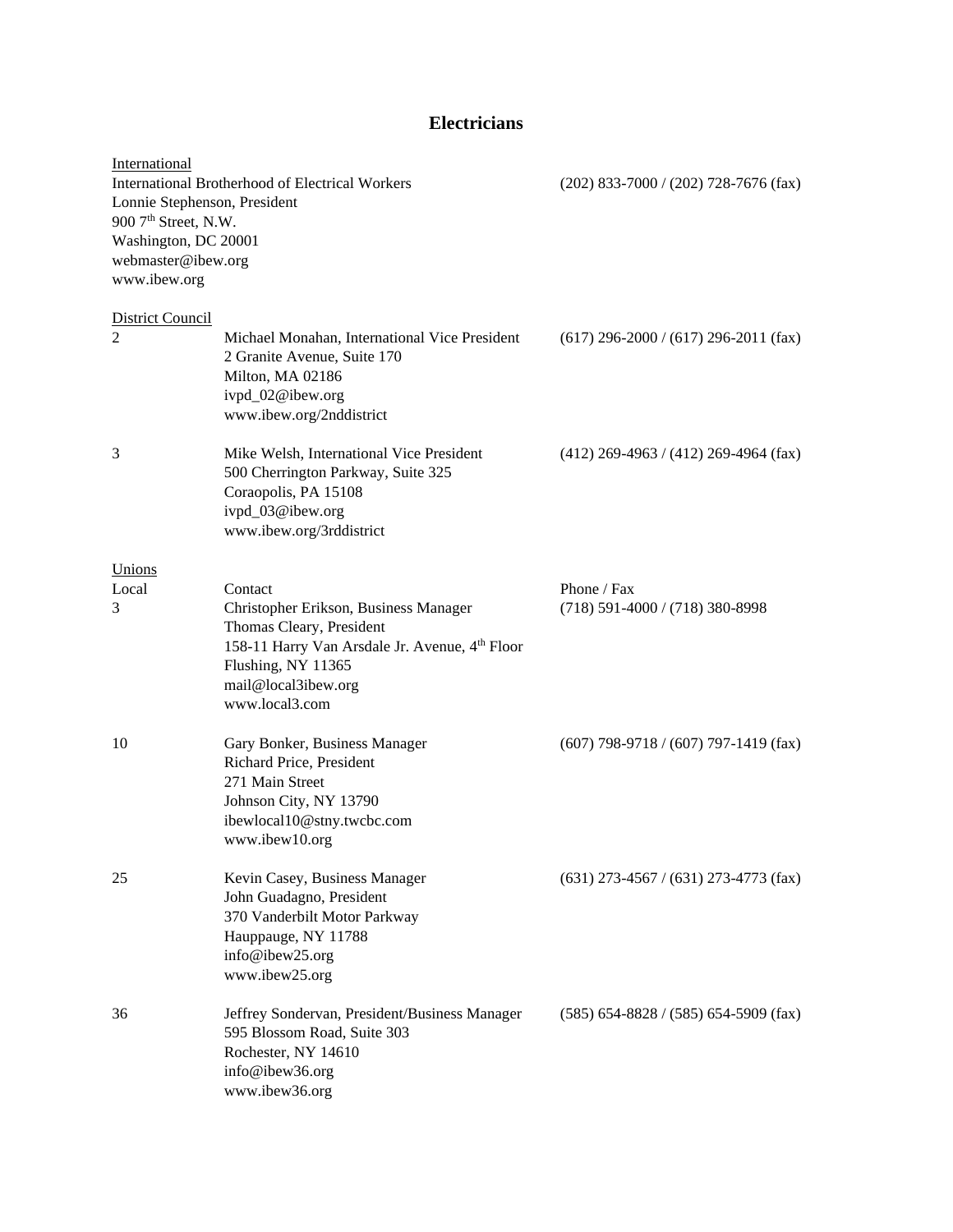| Local<br>41 | Contact<br>Michael Gaiser, Business Manager<br>Matthew Hilmey, President<br>3546 California Road<br>Orchard Park, NY 14127                                                                             | Phone / Fax<br>$(716)$ 662-6111 / (716) 662-9644 (fax) |
|-------------|--------------------------------------------------------------------------------------------------------------------------------------------------------------------------------------------------------|--------------------------------------------------------|
|             | lu41@ibewlocal41.com<br>www.ibewlocal41.com                                                                                                                                                            |                                                        |
| 43          | Alan Marzullo, Business Manager<br>Patrick Harrington, President<br>4568 Waterhouse Road<br>Clay, NY 13041<br>amarzullo@ibew43.org<br>www.ibew43.org                                                   | $(315)$ 422-0435 / $(315)$ 472-5823 (fax)              |
| 86          | Michael J. Bader, Business Manager<br>John F. Smyth Jr., President<br>2300 East River Road<br>Rochester, NY 14623<br>www.ibewlu86.org                                                                  | $(585)$ 235-1510 / $(585)$ 235-0420 (fax)              |
| 97          | Theodore Skerpon, President/Business Manager<br>713 Erie Boulevard West<br>Syracuse, NY 13204<br>local97@ibewlocal97.org<br>www.ibewlocal97.org                                                        | $(315)$ 476-9797 / $(315)$ 478-4070 (fax)              |
| 106         | David Wilkinson, Business Manager<br>Kent Joesel, President<br>322 James Avenue<br>Jamestown, NY 14701<br>general.info@ibew106.org<br>www.ibew106.org                                                  | $(716)$ 484-9449 / $(716)$ 484-9339 (fax)              |
| 139         | Warren Roman, Business Manager<br>Joshua Fitzwater, President<br>415 West Second Street<br>Elmira, NY 14901<br>ibew139ba@aol.com<br>www.ibew139.com                                                    | $(607)$ 732-1237 / $(607)$ 737-0236 $(fax)$            |
| 236         | Michael Mastropietro, Business Manager/<br><b>Financial Secretary</b><br>John Mosher, President<br>3000 Troy-Schenectady Road<br>Schenectady, NY 12309<br>mmastropietro@ibew236.org<br>www.ibew236.org | $(518)$ 783-9957 / $(518)$ 783-5336 (fax)              |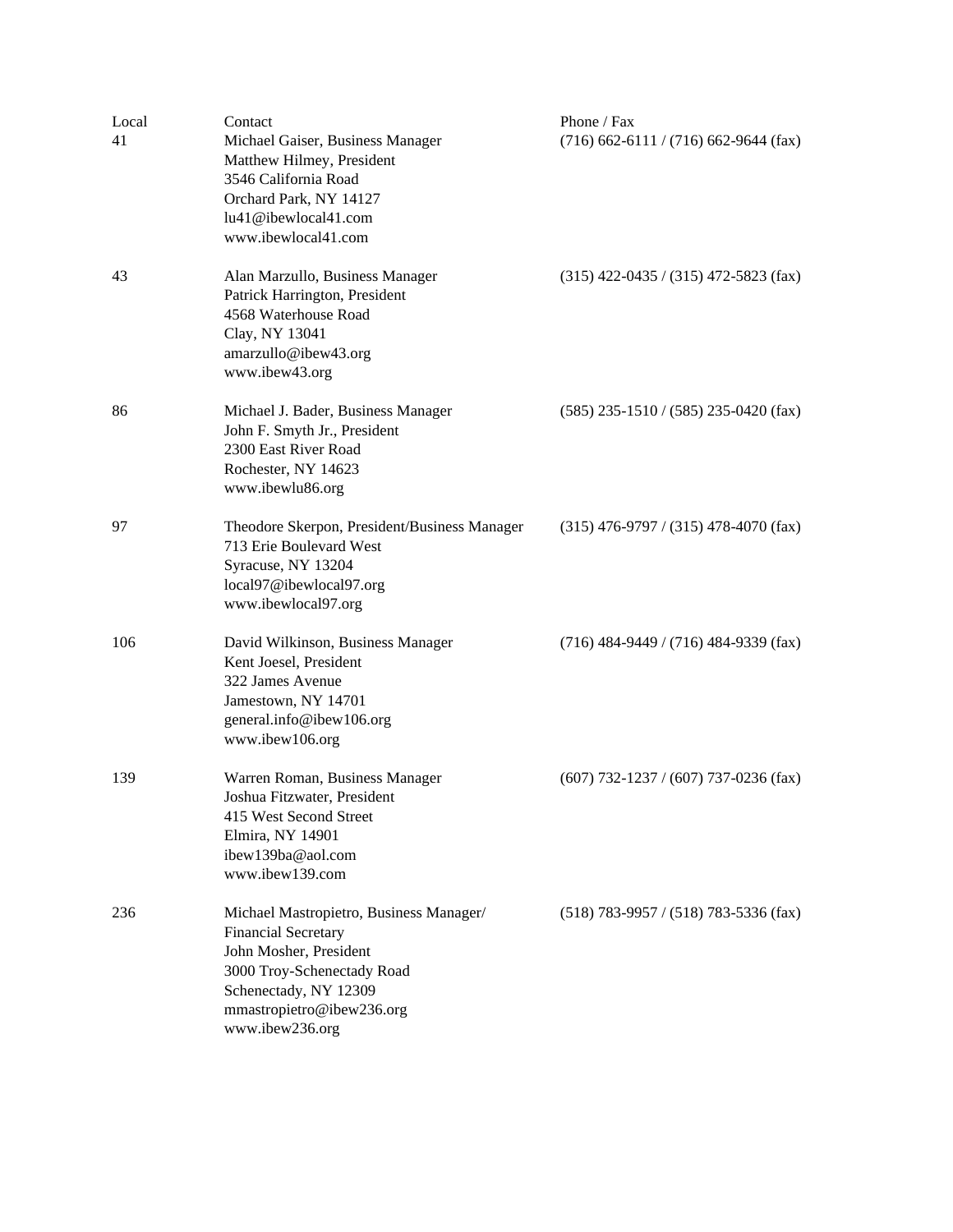| Local<br>237 | Contact<br>John Scherrer, Business Manager<br>Michael Prosser, President<br>8803 Niagara Falls Boulevard<br>Niagara Falls, NY 14304<br>LaSalle Station, P.O. Box 12<br>Niagara Falls, NY 14304<br>ibew237bm@gmail.com<br>www.ibew237.com | Phone / Fax<br>$(716)$ 297-3650 / (716) 297-8471 (fax) |
|--------------|------------------------------------------------------------------------------------------------------------------------------------------------------------------------------------------------------------------------------------------|--------------------------------------------------------|
| 241          | Todd Bruer, Business Manager<br>John Miles, President<br>134 Cecil A. Malone Drive<br>Ithaca, NY 14850<br>tbrueribew241@gmail.com<br>www.ibewlocal241.com                                                                                | $(607)$ 272-2809 / $(607)$ 277-5623 (fax)              |
| 320          | Mike Fasolino, President/Business Manager<br>80 Washington Street<br>Poughkeepsie, NY 12601<br>ibew320@verizon.net<br>www.ibewlocal320.org                                                                                               | $(845)$ 471-3232 / $(845)$ 473-2218 (fax)              |
| 325          | Kelvin Herrala, Business Manager/<br><b>Financial Secretary</b><br>Harry Polhamus, President<br>142 Corporate Drive<br>Binghamton, NY 13904<br>www.ibew325.net                                                                           | $(607)$ 729-6171 / $(607)$ 797-4101 (fax)              |
| 363          | Samuel Fratto III, Business Manager/<br><b>Financial Secretary</b><br>Gil Heim, President<br>67 Commerce Drive South<br>Harriman, NY 10926<br>Office363@ibewlu363.org<br>www.ibewlu363.com                                               | $(845)$ 783-3500 / $(845)$ 783-3555 (fax)              |
| 503          | Scott Jensen, President/Business Manager<br>2657 Route 17M<br>Goshen, NY 10924<br>ibew503@ibew503.com<br>www.ibew503.org                                                                                                                 | (845) 294-1337 / (845) 2945-9754                       |
| 589          | Ricardo Sanchez, Business Manager<br>Jeffrey Klein, President<br>38B Church Street<br>Patchogue, NY 11772<br>unionoffice@ibew589.org<br>www.ibew589.org                                                                                  | $(631)$ 569-4008 / $(631)$ 569-4010 (fax)              |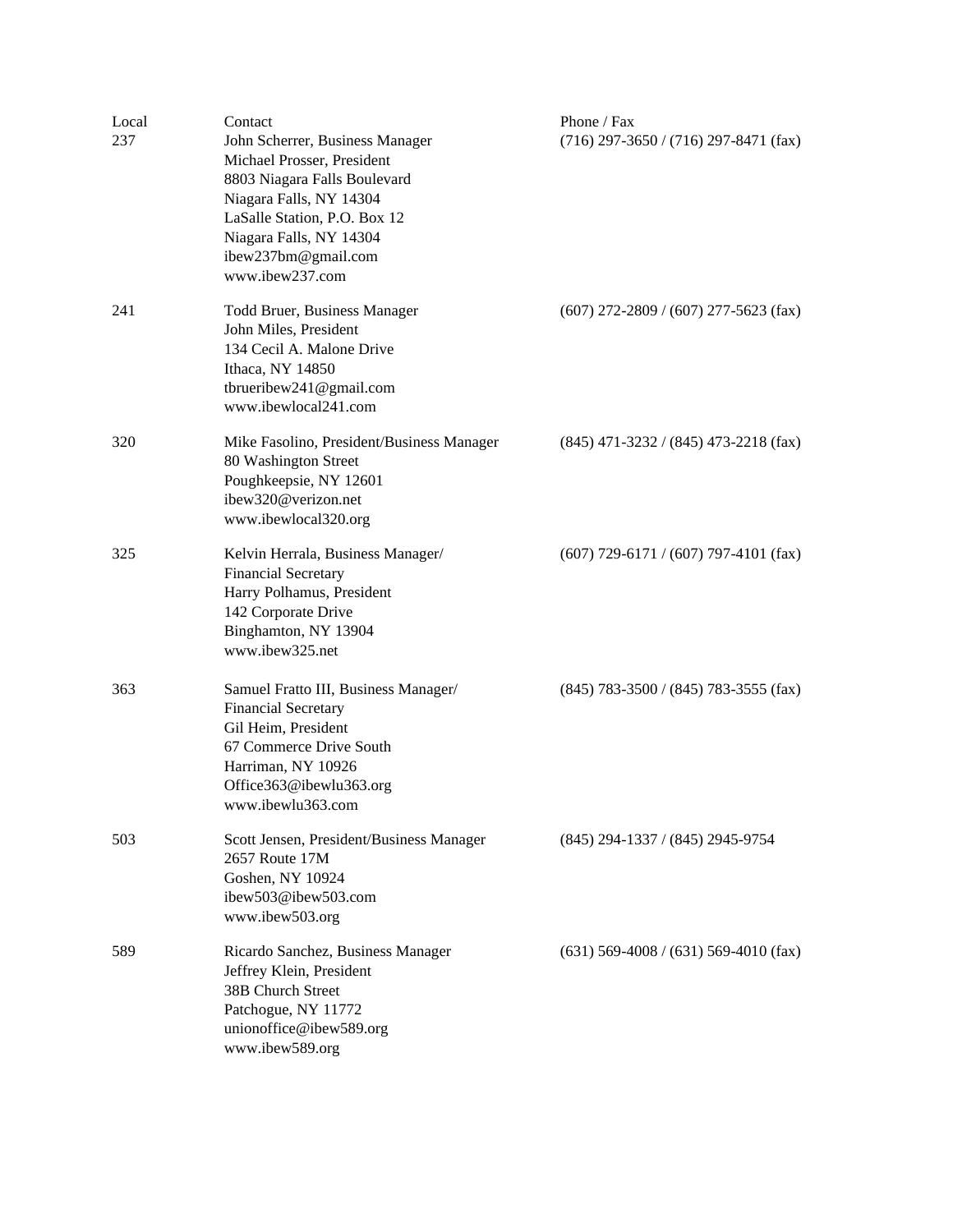| Local<br>770 | Contact<br>Daniel Kindlon, President/Business Manager<br>29 South Street<br>Selkirk, NY 12158<br>bkindlon85@yahoo.com                                                                           | Phone / Fax<br>$(518)$ 378-1699           |
|--------------|-------------------------------------------------------------------------------------------------------------------------------------------------------------------------------------------------|-------------------------------------------|
| 817          | Michael Allen, President/Business Manager<br>21 Old Main Street, Suite 202<br>Fishkill, NY 12524<br>Ibew817@ibew817.org<br>www.ibew817.org                                                      | $(845)$ 765-2073 / $(845)$ 765-2074 (fax) |
| 840          | Michael Davis, Business Manager/<br><b>Financial Secretary</b><br>Ryan Davis, President<br>P.O. Box 851<br>Geneva, NY 14456<br>Midedavis840@gmail.com<br>www.ibew840.org                        | $(315)$ 789-3330 / $(315)$ 789-1309 (fax) |
| 910          | John O'Driscoll, Business Manager<br>Kieth Sixberry, President<br>25001 Water Street<br>Watertown, NY 13601<br>jo@ibew910.org<br>www.ibew910.org                                                | $(315)$ 782-5630 / $(315)$ 788-5701 (fax) |
| 1049         | Patrick Guidice, Business Manager<br>Jim Cooper, President<br>100 Corporate Drive<br>Holtsville, NY 11742<br>www.ibew1049.org                                                                   | $(631)$ 234-1800 / $(631)$ 234-1034 (fax) |
| 1189         | Michael Shortt, President/Business Manager<br>P.O. Box 417<br>Fulton, NY 13069                                                                                                                  | $(315)$ 391-7900                          |
| 1212         | Ralph Avigliano, Business Manager<br>Daniel Ham, President<br>225 West 34 <sup>th</sup> Street, Suite 1120<br>New York, NY 10122<br>www.ibew1212.org                                            | $(212)$ 354-6770 / $(212)$ 819-9517 (fax) |
| 1249         | Mark Lawrence, Business Manager/<br><b>Financial Secretary</b><br>Henry Westbrook III, President<br>8531 Brewerton Road, Suite 1<br>Cicero, NY 13039<br>office@ibew1249.org<br>www.ibew1249.org | $(315) 656 - 7253$                        |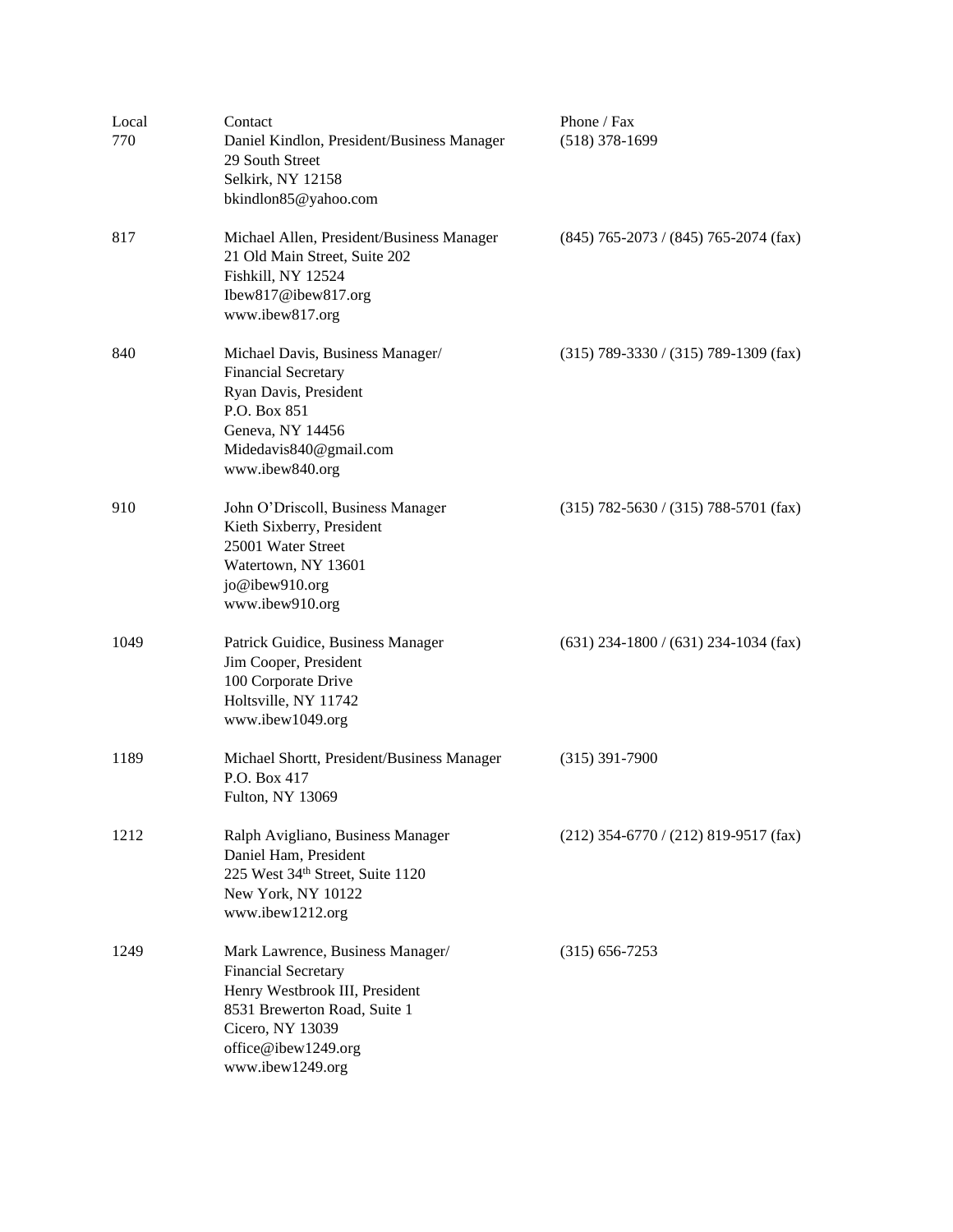| Local<br>1430 | Contact<br>Jordan El-Hag, President/Business Manager<br>84 Business Park Drive, Suite 202<br>Armonk, NY 10504<br>office@1430ibew.com<br>www.1430ibew.com                                     | Phone / Fax<br>(914) 948-3771 / (914) 948-3361 (fax)          |
|---------------|----------------------------------------------------------------------------------------------------------------------------------------------------------------------------------------------|---------------------------------------------------------------|
| 1631          | Kem Korzeniowski Jr., President/Business Manager (914) 806-1933<br>100 Cedar Street, B39<br>Dobbs Ferry, NY 10522<br>ibew1631@gmail.com                                                      |                                                               |
| 1799          | Sherry Sias, Business Manager/Financial Secretary (518) 584-4100 / (518) 245-4425 (fax)<br>Scott Ovitt, President<br>233 Ballston Avenue<br>Saratoga Springs, NY 12866<br>sherrysias@aol.com |                                                               |
| 1833          | Gerald Doland, President/Business Manager<br>415 West Second Street<br>Elmira, NY 14901<br>bgstdady@yahoo.com; fstr1468@gmail.com                                                            | $(607)$ 732-6444                                              |
| 1922          | Patrick McCabe, Business Manager<br>Steve Shevlin, President<br>1065 Old Country Road, Suite 202<br>Westbury, NY 11590<br>www.local1922ibew.com                                              | $(516)$ 334-4140 / $(516)$ 334-3019 (fax)<br>$(516)$ 334-4140 |
| 2032          | William Brown Jr., Business Manager<br>Benjamin Murtagh, President<br>56 Willow Street<br>Massena, NY 13662<br>Ibewlocal2032@gmail.com<br>www.ibewlocal2032.org                              | $(315) 764 - 1778$                                            |
| 2084          | Steven Merrill., Business Manager<br>Ronald VanCamp, President<br>Pickard Building, Room 114A<br>5858 East Molloy Road<br>Syracuse, NY 13211<br>local2084@aol.com                            | $(315)$ 455-7336                                              |
| 2104          | Louis Fazzolari, President/Business Manager<br>905 College Avenue<br>Niagara Falls, NY 14305<br>ibewlocal2104@gmail.com                                                                      | $(716)$ 628-1886                                              |
| 2154          | Heather Owczarzak, Business Manager<br>Brett Laubisch, President<br>3576 California Road, Suite 3<br>Orchard Park, NY 14127<br>ibew2154@yahoo.com<br>www.ibewlocal2154.org                   | $(716)$ 662-8480 / $(716)$ 662-8482 (fax)                     |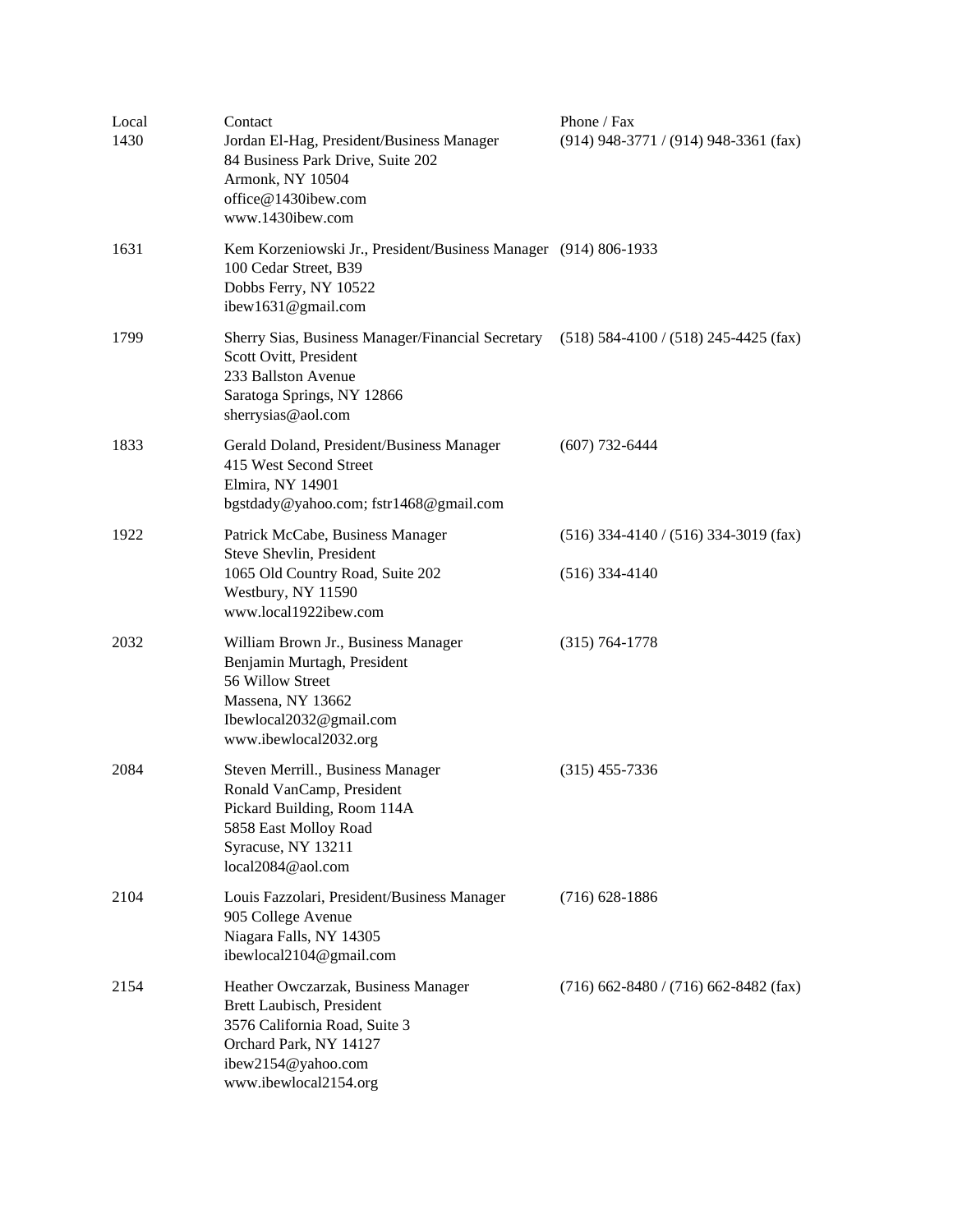| Local | Contact                                                                                                                                                             | Phone / Fax                               |
|-------|---------------------------------------------------------------------------------------------------------------------------------------------------------------------|-------------------------------------------|
| 2199  | Colleen Ballacchino, President/Business Manager<br>40 Gardenville Parkway, Suite 204<br>West Seneca, NY 14224<br>Ibewlocal2199@hotmail.com<br>www.ibewlocal2199.org | $(716)$ 220-1923                          |
| 2213  | Barbara Carson, President/Business Manager<br>6333 Route 298, Suite 103<br>East Syracuse, NY 13057<br>barb@ibew2213.org<br>www.ibew2213.org                         | $(800)$ 786-1646 / (315) 432-8255 (fax)   |
| 2230  | Frank Raynor Jr., President/Business Manager<br>3650 Route 112, Suite 102<br>Coram, NY 11727                                                                        | $(631)$ 716-0295 / $(631)$ 716-0297 (fax) |
| 2374  | Wendy Gleason, President/Business Manager<br>3928 Fluvanna Townline Road<br>Jamestown, NY 14701                                                                     | (716) 640-4630                            |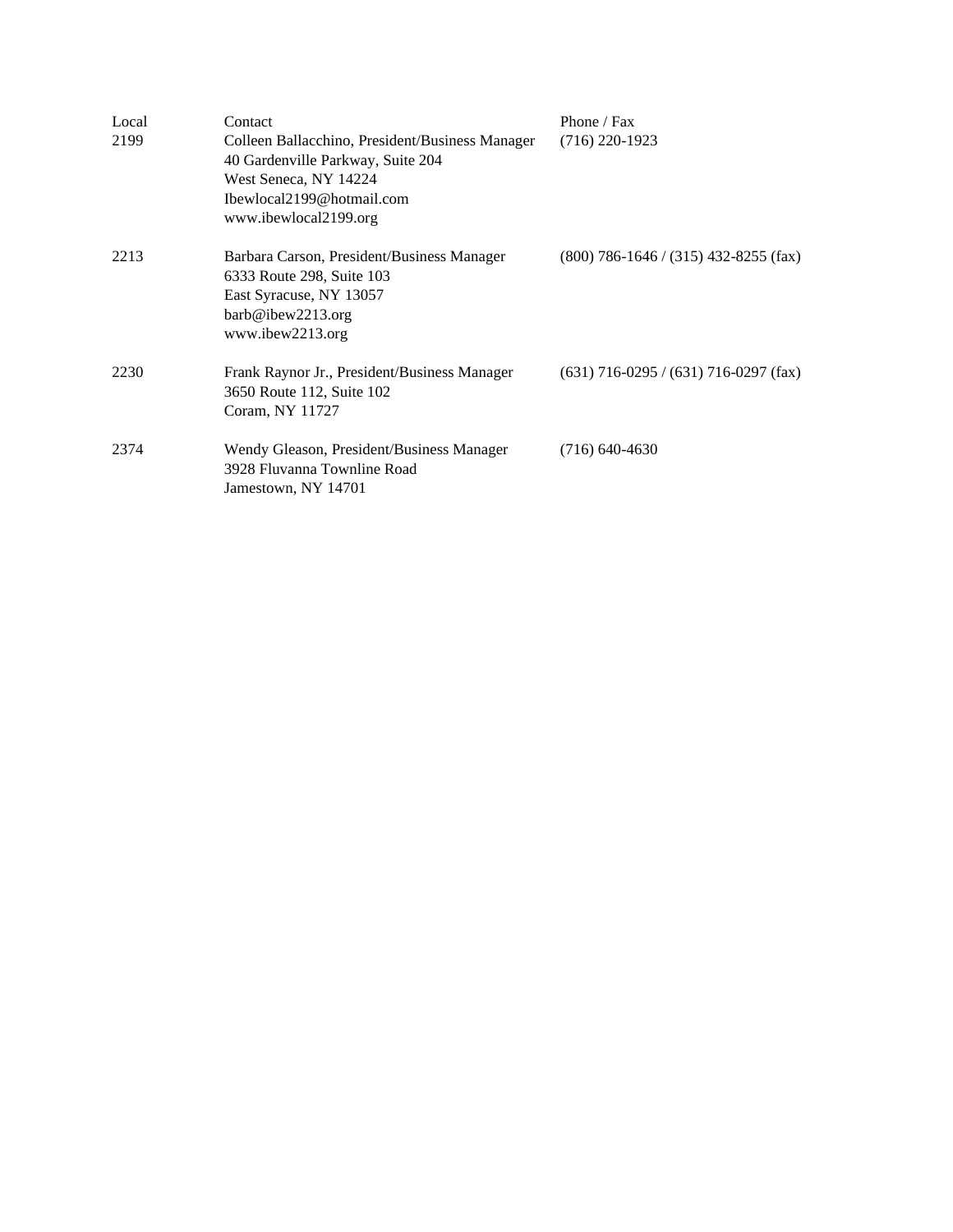#### **Elevator Constructors**

| International                                       |                                             |                                           |
|-----------------------------------------------------|---------------------------------------------|-------------------------------------------|
| <b>International Union of Elevator Constructors</b> |                                             | $(410)$ 953-6150 / $(410)$ 953-6169 (fax) |
| Frank J. Christensen, General President             |                                             |                                           |
| 7154 Columbia Gateway Drive                         |                                             |                                           |
| Columbia, MD 21046                                  |                                             |                                           |
| iuechdq@iuec.org                                    |                                             |                                           |
| www.iuec.org                                        |                                             |                                           |
|                                                     |                                             |                                           |
| Regional                                            |                                             |                                           |
|                                                     | <b>Terence Carr</b>                         | $(631)$ 864-3406 / $(631)$ 864-1345 (fax) |
|                                                     | P.O. Box 496                                |                                           |
|                                                     | Commack, NY 11725                           |                                           |
|                                                     | iuecrdtpc@aol.com                           |                                           |
|                                                     |                                             |                                           |
| Unions                                              |                                             |                                           |
| Local                                               | Contact                                     | Phone / Fax                               |
| 1                                                   | Lenny Legotte, President/Business Manager   | $(718)$ 767-7004 / (718) 383-0068 (fax)   |
|                                                     | 47-24 27 <sup>th</sup> Street               |                                           |
|                                                     | Long Island City, NY 11101                  |                                           |
|                                                     | mriegger@localoneiuec.com                   |                                           |
|                                                     | www.localoneiuec.com                        |                                           |
|                                                     |                                             |                                           |
| 14                                                  | Ronald Wheeler, Business Agent              | $(716) 833 - 5528$                        |
|                                                     | Jacob Galuser, President                    | $(716)$ 720-3643 (cell)                   |
|                                                     | 3527 Harlem Road, Suite 10                  |                                           |
|                                                     | Buffalo, NY 14225                           |                                           |
|                                                     | iueclocal14bflo@aol.com                     |                                           |
|                                                     |                                             |                                           |
| 27                                                  | Alan Rothfuss Jr., Business Representative/ | $(585)$ 436-6440 / $(585)$ 436-4320 (fax) |
|                                                     | <b>Financial Secretary</b>                  |                                           |
|                                                     | Shane Crudele, President                    |                                           |
|                                                     | 244 Paul Road, Suite 3                      |                                           |
|                                                     |                                             |                                           |
|                                                     | Rochester, NY 14624                         |                                           |
|                                                     | local27@frontiernet.net                     |                                           |
| 35                                                  | Jim Hagerty, Business Manager               | $(518)$ 438-2487 / $(518)$ 438-5366 (fax) |
|                                                     | Paul Moisidis, President                    |                                           |
|                                                     |                                             |                                           |
|                                                     | 890 Third Street                            |                                           |
|                                                     | Albany, NY 12206                            |                                           |
|                                                     | iuec35@aol.com                              |                                           |
| 62                                                  | Steven Miller, Business Representative/     | $(315)$ 422-5219 / $(315)$ 475-9956 (fax) |
|                                                     | <b>Financial Secretary</b>                  |                                           |
|                                                     | Scott Freideman, President                  |                                           |
|                                                     |                                             |                                           |
|                                                     | 615 West Genesee Street                     |                                           |
|                                                     | Syracuse, NY 13204                          |                                           |
|                                                     | iuec62@hotmail.com                          |                                           |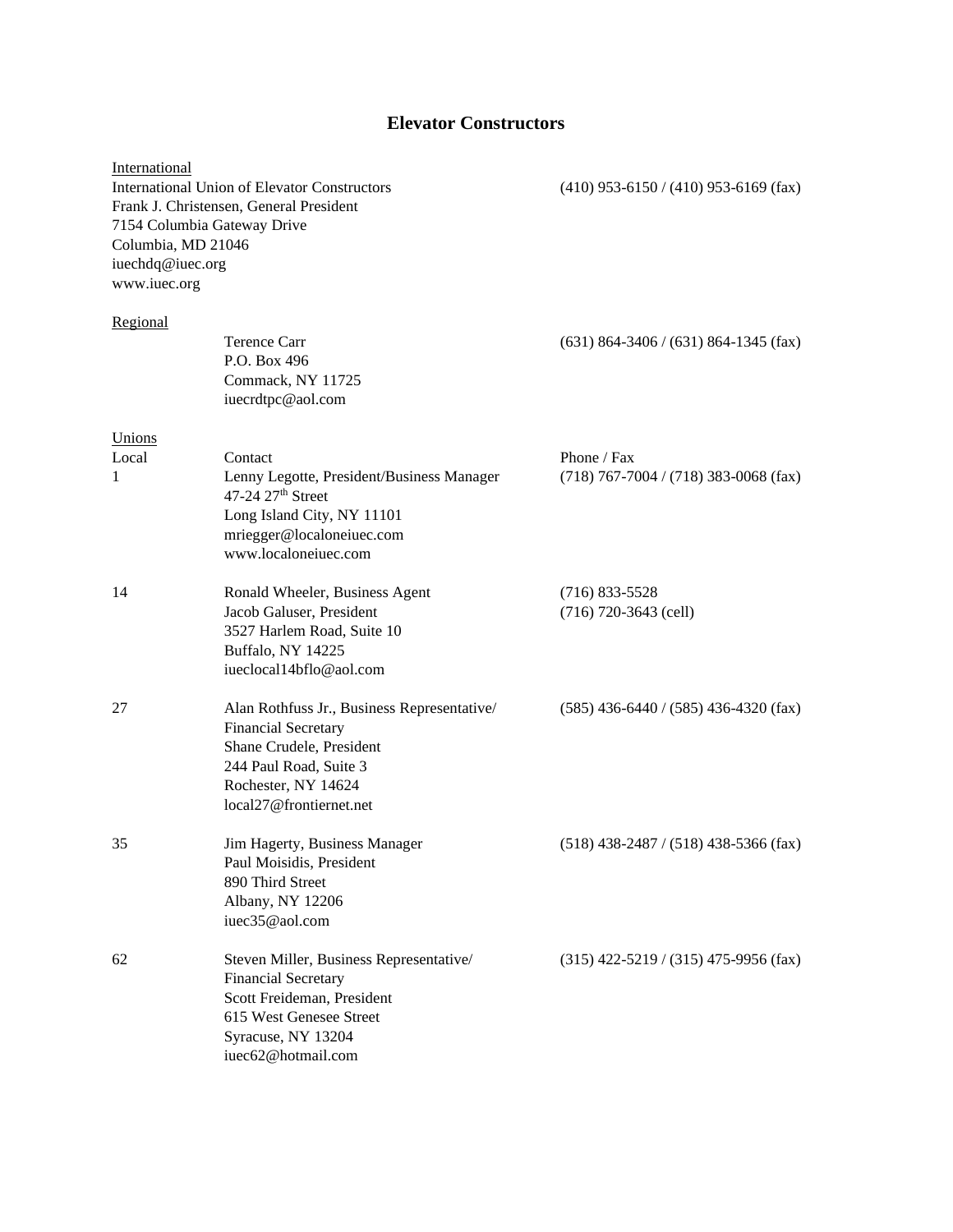| Local | Contact                                     |
|-------|---------------------------------------------|
| 138   | Michael Del Santo, Business Representative/ |
|       | <b>Financial Secretary</b>                  |
|       | William Cardone, President                  |
|       | 25 Market Street, Suite 401                 |
|       | Poughkeepsie, NY 12601                      |
|       |                                             |

Phone / Fax 138 Michael Del Santo, Business Representative/ (845) 471-6181 / (845) 471-6181 (fax)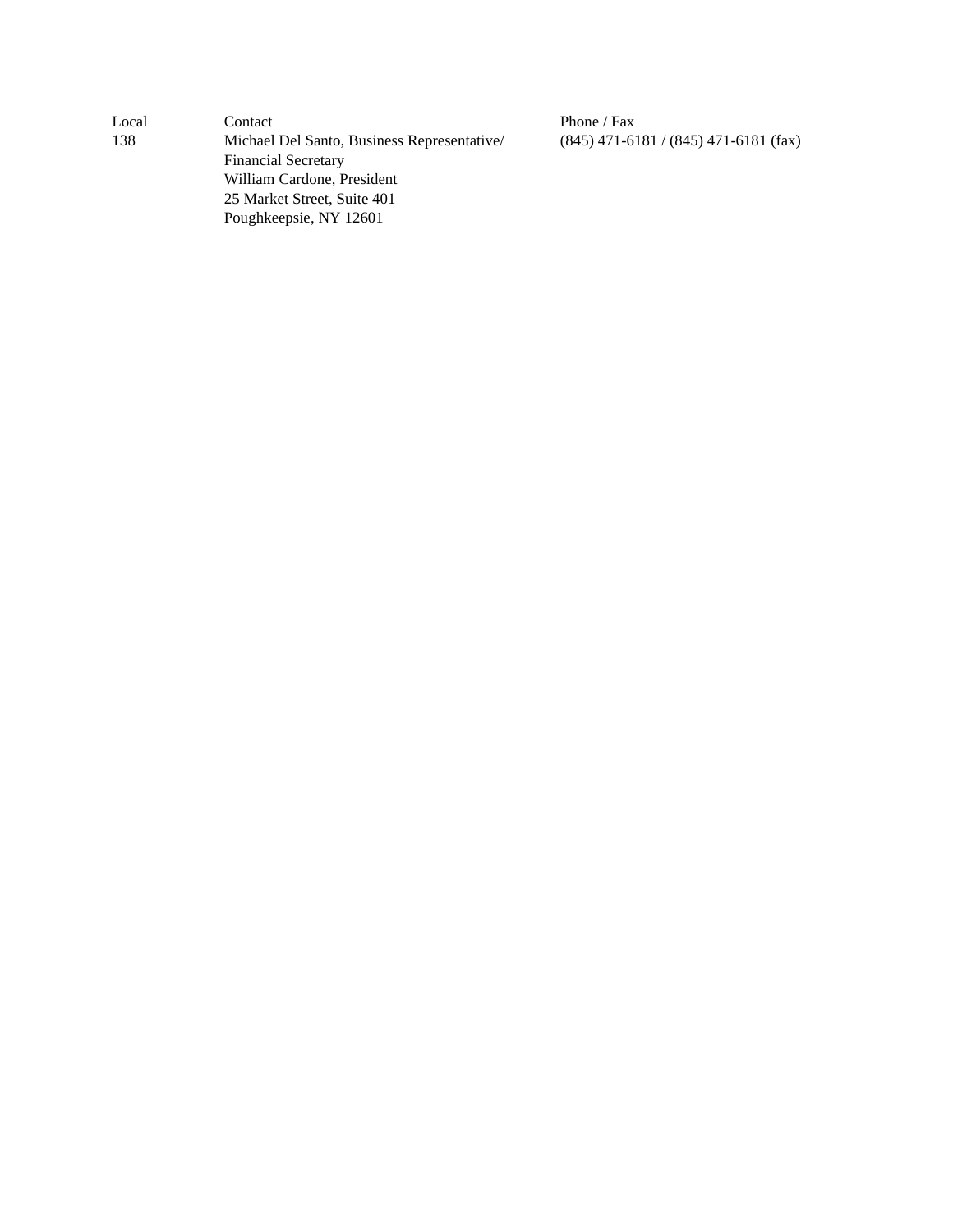## **Ironworkers**

| International<br>& Reinforcing Ironworkers<br>Eric Dean, General President<br>Washington, DC 20006<br>iwmagazine@iwubtl.org<br>www.ironworkers.org | International Association of Bridge, Structural, Ornamental<br>1750 New York Avenue, N.W., Suite 400                                                                                                        | $(202)$ 383-4800 / $(202)$ 638-4856 (fax)                |
|----------------------------------------------------------------------------------------------------------------------------------------------------|-------------------------------------------------------------------------------------------------------------------------------------------------------------------------------------------------------------|----------------------------------------------------------|
| <b>District Council</b>                                                                                                                            | James Mahoney, President<br>22 East 56th Street, Suite 300A<br>New York, NY 10022<br>jmahoney@iwintl.org                                                                                                    | $(212)$ 302-1868 / $(212)$ 302-1914 (fax)                |
| Unions<br>Local<br>6                                                                                                                               | Contact<br>Thomas Halligan, Business Manager<br>Brian Hart, President<br>196 Orchard Park Road<br>West Seneca, NY 14224<br>thomas.halligan-iwlu6bm@ironworkers.org                                          | Phone / Fax<br>$(716)$ 828-1200 / $(716)$ 828-1203 (fax) |
| 9                                                                                                                                                  | Scott Brydges, Business Manager/<br>Financial Secretary-Treasurer<br>Adam Dickey, President<br>412 39th Street<br>Niagara Falls, NY 14303<br>Scott.brydges-iwlu9bm@ironworkers.org<br>www.ironworkers9.com  | $(716)$ 285-5738 / $(716)$ 285-5739 (fax)                |
| 12                                                                                                                                                 | John Bissaillon, Business Manager<br>Matthew Riordan, President<br>17 Hemlock Street<br>Latham, NY 12110<br>mriordan@iwlocal12.org<br>john.bissaillon-iwlu12bm@ironworkers.org<br>www.ironworkers12.org     | $(518)$ 435-0470 / $(518)$ 435-0043 (fax)                |
| 33                                                                                                                                                 | Scott Gardner, Business Manager/<br>Financial Secretary-Treasurer<br>Michael Klien, President<br>650 Trabold Road<br>Rochester, NY 14624<br>scott.gardner-iwlu33bm@ironworkers.org<br>www.ironworkers33.org | $(585)$ 288-2630 / $(585)$ 288-3115 (fax)                |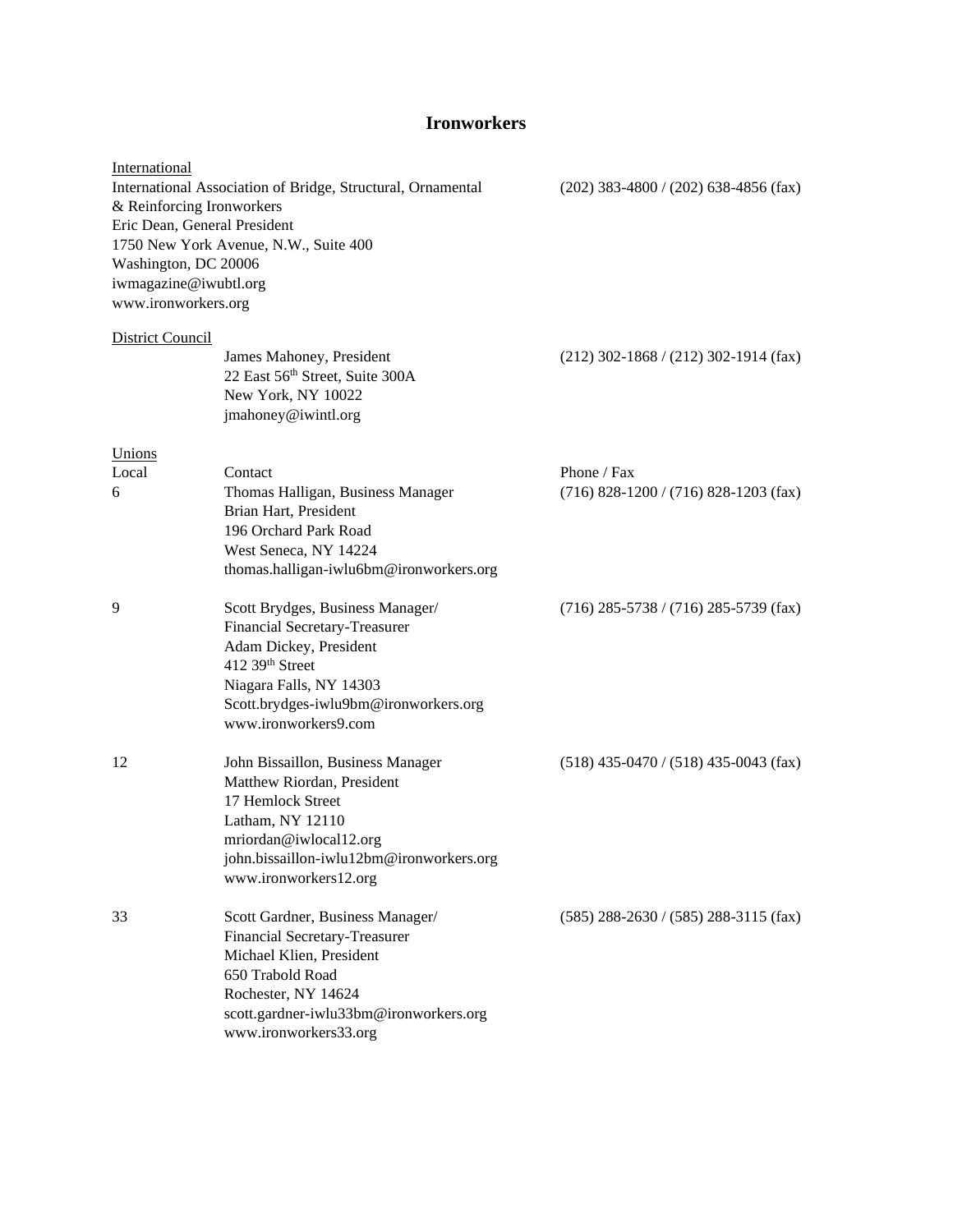| Local<br>40 | Contact<br>Robert Walsh, Business Manager/<br>Financial Secretary-Treasurer<br>Daniel Doyle, President<br>451 Park Avenue South<br>New York, NY 10016<br>Robert.walsh-iwlu40bm@ironworkers.org<br>www.ironworkers40.org | Phone / Fax<br>$(212) 889 - 1320 / (212) 779 - 3267$ (fax) |
|-------------|-------------------------------------------------------------------------------------------------------------------------------------------------------------------------------------------------------------------------|------------------------------------------------------------|
| 46          | Michael Anderson, Business Manager/<br>Financial Secretary-Treasurer<br>Gerard Strehle, President<br>1322 Third Avenue<br>New York, NY 10021<br>michael.anderson-iwlu46lbm@ironworkers.org<br>www.ml46.org              | $(212)$ 737-0500 / $(212)$ 249-1226 (fax)                  |
| 60          | John Clark, Business Manager/<br>Financial Secretary-Treasurer<br>Matthew Nesbitt, President<br>500 West Genesee Street<br>Syracuse, NY 13204<br>busmgr@ironworkers60.org<br>www.ironworkers60.org                      | $(315)$ 422-8200 / (315) 478-2630 (fax)                    |
| 197         | William Hayes, Business Manager/<br>Financial Secretary-Treasurer<br>Carole Raftrey, President<br>47-10 32 <sup>nd</sup> Place, Suite 403<br>Long Island City, NY 11101<br>william.hayes-iwlu197bm@ironworkers.org      | $(718)$ 361-6534 / $(718)$ 361-6584 (fax)                  |
| 361         | Matthew Chartrand, Business Manager/<br>Financial Secretary-Treasurer<br>Anthony DeBlasie, President<br>89-19 97 <sup>th</sup> Avenue<br>Ozone Park, NY 11416<br>unionhall@local361.com<br>www.local361.com             | $(718)$ 322-1016 / $(718)$ 322-1053 (fax)                  |
| 417         | Michael Gaydos, Business Manager/<br>Financial Secretary-Treasurer<br>Matt Stoddard, President<br>583 Route 32<br>Wallkill, NY 12589<br>michael.gaydos-iwlu417bm@ironworkers.org<br>www.ironworkers417.org              | $(845)$ 566-8417 / $(845)$ 566-8420 (fax)                  |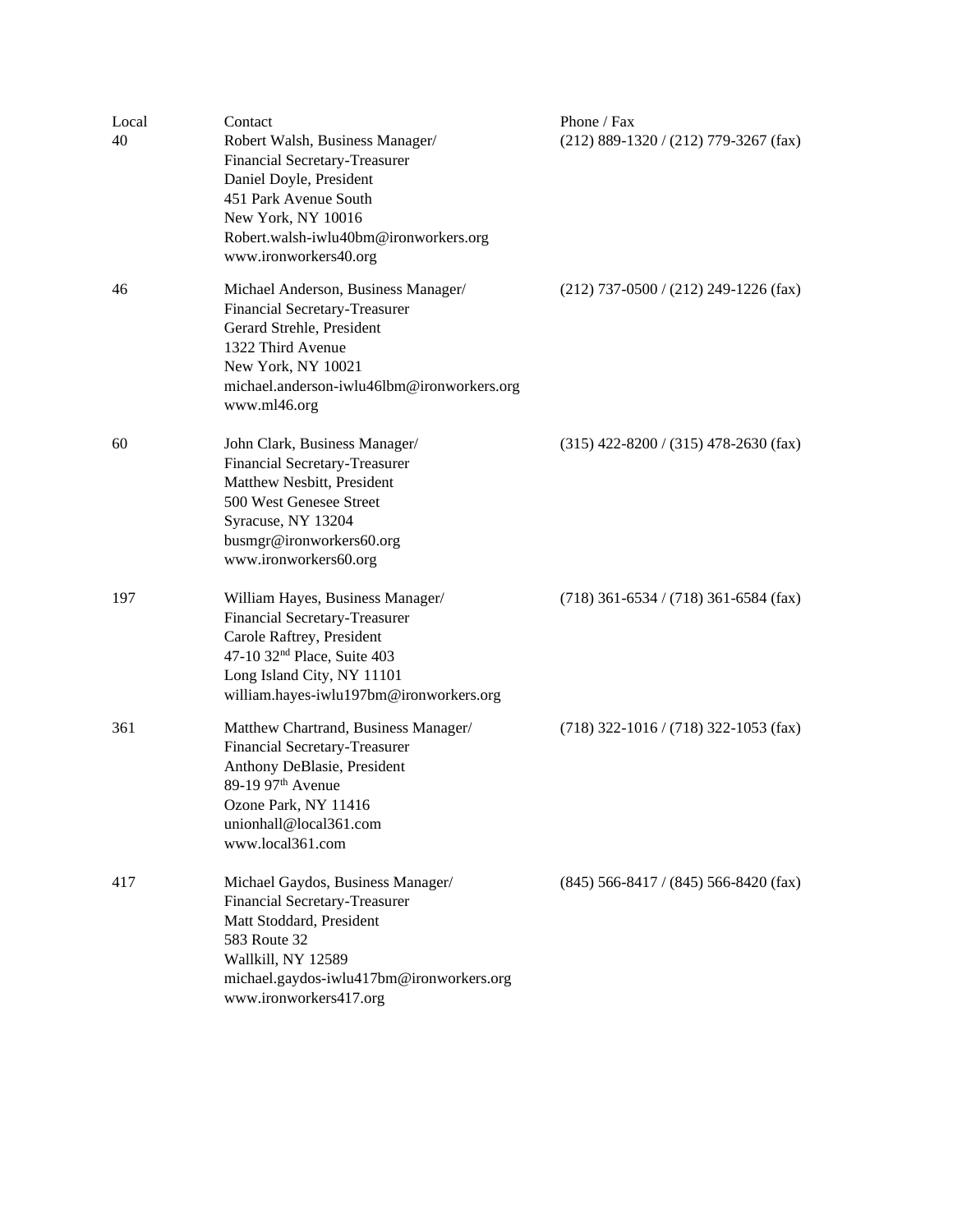| Local<br>440 | Contact<br>Robert Cole, Business Manager/<br>Financial Secretary-Treasurer<br>Harvey Thompson, President<br>10 Main Street, Suite 100<br>Whitesboro, NY 13492<br>iw440sec@roadrunner.com                                 | Phone / Fax<br>$(315)$ 735-4531 / $(315)$ 735-9228 (fax) |
|--------------|--------------------------------------------------------------------------------------------------------------------------------------------------------------------------------------------------------------------------|----------------------------------------------------------|
| 470          | Donald Thomas, Administrator<br>P.O. Box 235<br>Harrisville, NY 13648<br>dthomas@iwintl.org                                                                                                                              | $(716)$ 499-8860                                         |
| 576          | Anthony Rosaci, Administrator<br>P.O. Box 1003<br>Cheektowaga, NY 14225<br>arosaci@iwintl.org                                                                                                                            |                                                          |
| 580          | Peter Myers, Business Manager/<br>Financial Secretary-Treasurer<br>Michael Wenzel, President<br>501 West 42 <sup>nd</sup> Street<br>New York NY 10036<br>peter.myers-iwlu580bm@ironworkers.org<br>www.ironworkers580.org | $(212)$ 594-1662 / (212) 564-2748 (fax)                  |
| 824          | Jeffrey Brown Sr., Financial Secretary-Treasurer<br>Charles Ripley, President<br>21 Little York Road<br>Gouverneur, NY 13642<br>jeffrey.brown-iwlu824fs@ironworkers.org                                                  | $(315)$ 287-4540                                         |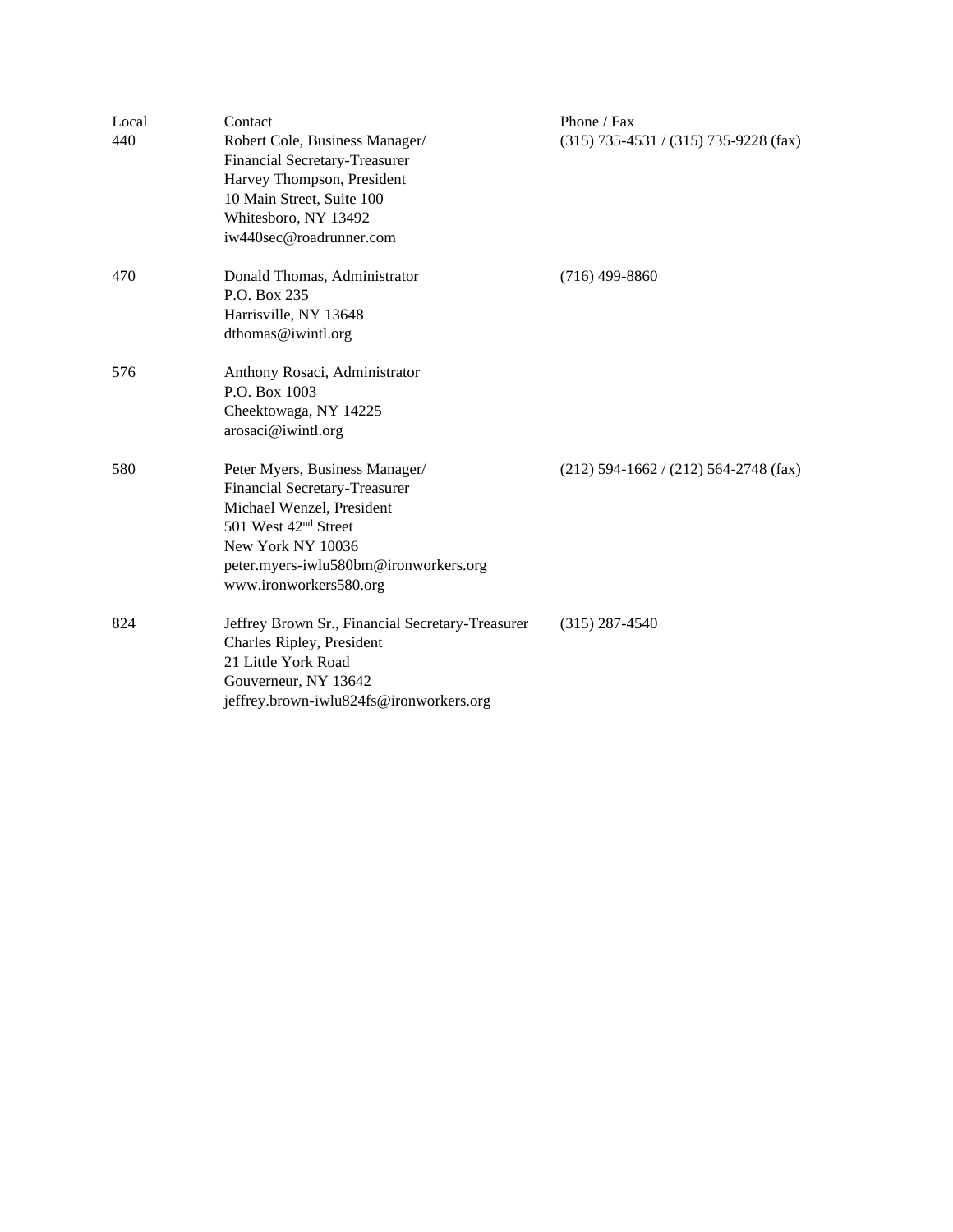## **Laborers**

| International<br>905 16th Street, N.W.<br>Washington, DC 20006<br>www.liuna.org                    | Laborers International Union of North America<br>Terence O'Sullivan, President                                                                 | $(202)$ 737-8320 / (202) 737-2754 (fax)                  |
|----------------------------------------------------------------------------------------------------|------------------------------------------------------------------------------------------------------------------------------------------------|----------------------------------------------------------|
| General Secretary-Treasurer<br>226 South Main Street<br>Providence, RI 02903<br>www.nelaborers.org | Laborers International Union of North America<br>Armand Sabitoni, Regional Manager/                                                            | $(401)$ 751-8010 / (401) 861-3340 (fax)                  |
| East Brunswick, NJ 08816<br>www.liunaeasternregion.org                                             | Laborers International Union of North America<br>Raymond Pocino, Vice President/Regional Manager<br>1 Tower Center Boulevard, 24th Floor       | $(609)$ 860-2887 / $(609)$ 860-2845 (fax)                |
| <b>District Council</b><br>Local<br>Eastern NY                                                     | Contact<br>Samuel Fresina, Business Manager<br>668 Wemple Road<br>Glenmont, NY 12077<br>nymulti@aol.com                                        | Phone / Fax<br>$(518)$ 462-9350 / $(518)$ 462-9359 (fax) |
| <b>Upstate NY</b>                                                                                  | Sam Capitano, Business Manager<br>200 Salina Meadows Parkway, Suite 210<br>North Syracuse, NY 13212                                            | $(315)$ 413-0225                                         |
| Unions<br>Local<br>6A                                                                              | Contact<br>Anthony Amella, Business Manager<br>30-56 Whitestone Expressway, Suite 310<br>Flushing, NY 11354<br>dominique@concreteworkers6a.org | Phone / Fax<br>$(718)$ 888-9383 / $(718)$ 888-9846 (fax) |
| 17                                                                                                 | Todd Diorio, Business Manager<br>451A Little Britain Road<br>Newburgh, NY 12550<br>tdiorio555@aol.com<br>info@liuna17.com<br>www.liuna17.com   | $(845)$ 565-2737 / $(845)$ 565-3099 (fax)                |
| 18A                                                                                                | Kieran O'Sullivan, Business Manager<br>5772 Mosholu Avenue<br>Bronx, NY 10471<br>local18a@yahoo.com<br>www.concreteworkers18a.com              | $(718)$ 798-9035                                         |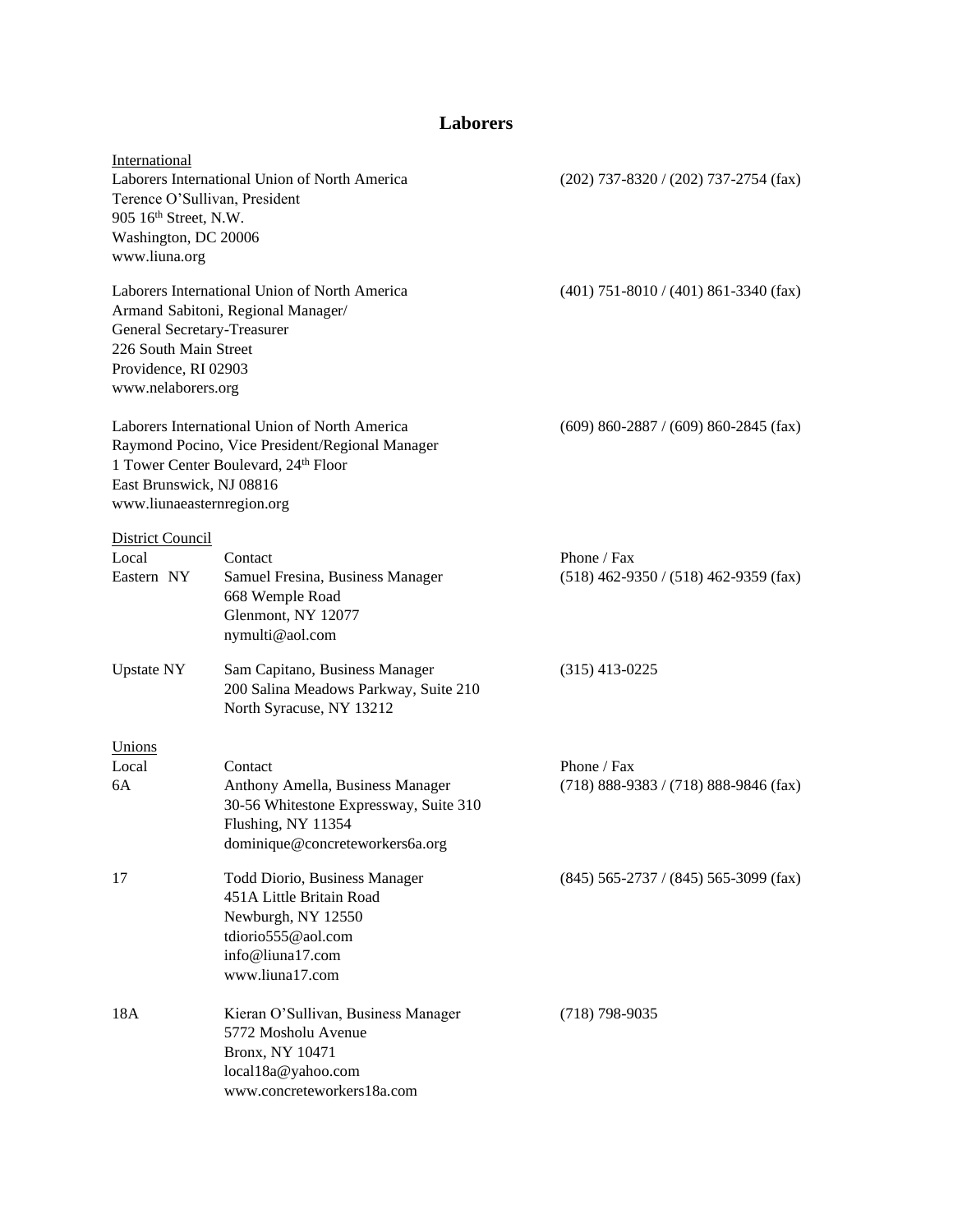| Local | Contact                                                                                                                                                                                                         | Phone / Fax                                 |
|-------|-----------------------------------------------------------------------------------------------------------------------------------------------------------------------------------------------------------------|---------------------------------------------|
| 20    | John Peters, Business Manager<br>Paul Primiano, President<br>36-36 33rd Street, Room 302<br>Long Island City, NY 11106<br>www.local20.org                                                                       | $(718)$ 361-8131 / $(718)$ 361-8139 (fax)   |
| 60    | Anthony Ascencao, Business Manager<br>Frank Bisignano, President<br>140 Broadway<br>Hawthorne, NY 10532<br>generalmail@liunalocal60.com<br>www.liunalocal60.com                                                 | $(914)$ 769-0300 / (914) 769-0969 (fax)     |
| 66    | Steve Flanagan, Business Manager/<br>Secretary-Treasurer<br>Robert Bonanza, President<br>1600 Walt Whitman Road<br>Melville, NY 11747<br>www.laborers66.com                                                     | $(631)$ 249-1110 / $(631)$ 249-9564 $(fax)$ |
| 78    | Pawel Gruchacz, Business Manager<br>Jan Sanislo, President<br>11-17 43rd Avenue<br>Long Island City, NY 11101<br>local78dispatcher@gmail.com<br>www.local78.org                                                 | $(212)$ 227-4803 / (212) 406-1800 (fax)     |
| 79    | Mike Prohaska, Business Manager<br>John Norbury, President<br>131 West 33rd Street, 7th Floor<br>New York, NY 10001<br>info@local79.org<br>www.local79.org                                                      | $(212)$ 465-7900 / $(212)$ 465-7903 (fax)   |
| 91    | Richard Palladino, Business Manager<br>4500 Witmer Industrial Estates<br>Niagara Falls, NY 14305<br>www.laborerslocal91.org                                                                                     | $(716)$ 297-6441 / (716) 297-3414 (fax)     |
| 108   | Frederick Schneider, Business Manager<br>Steve Thompson, President<br>121 East 24th Street, Floor 8<br>New York, NY 10010<br>fritz@local108funds.com<br>sthompson@local108funds.com<br>www.laborerslocal108.org | $(212)$ 925-9634 / $(212)$ 925-0941 (fax)   |
| 147   | Richard Fitzsimmons, Business Manager<br>John Ryan, President<br>4332 Katonah Avenue<br>Bronx, NY 10470<br>www.sandhogs147.org                                                                                  | $(718)$ 994-6664 / $(718)$ 994-5717 (fax)   |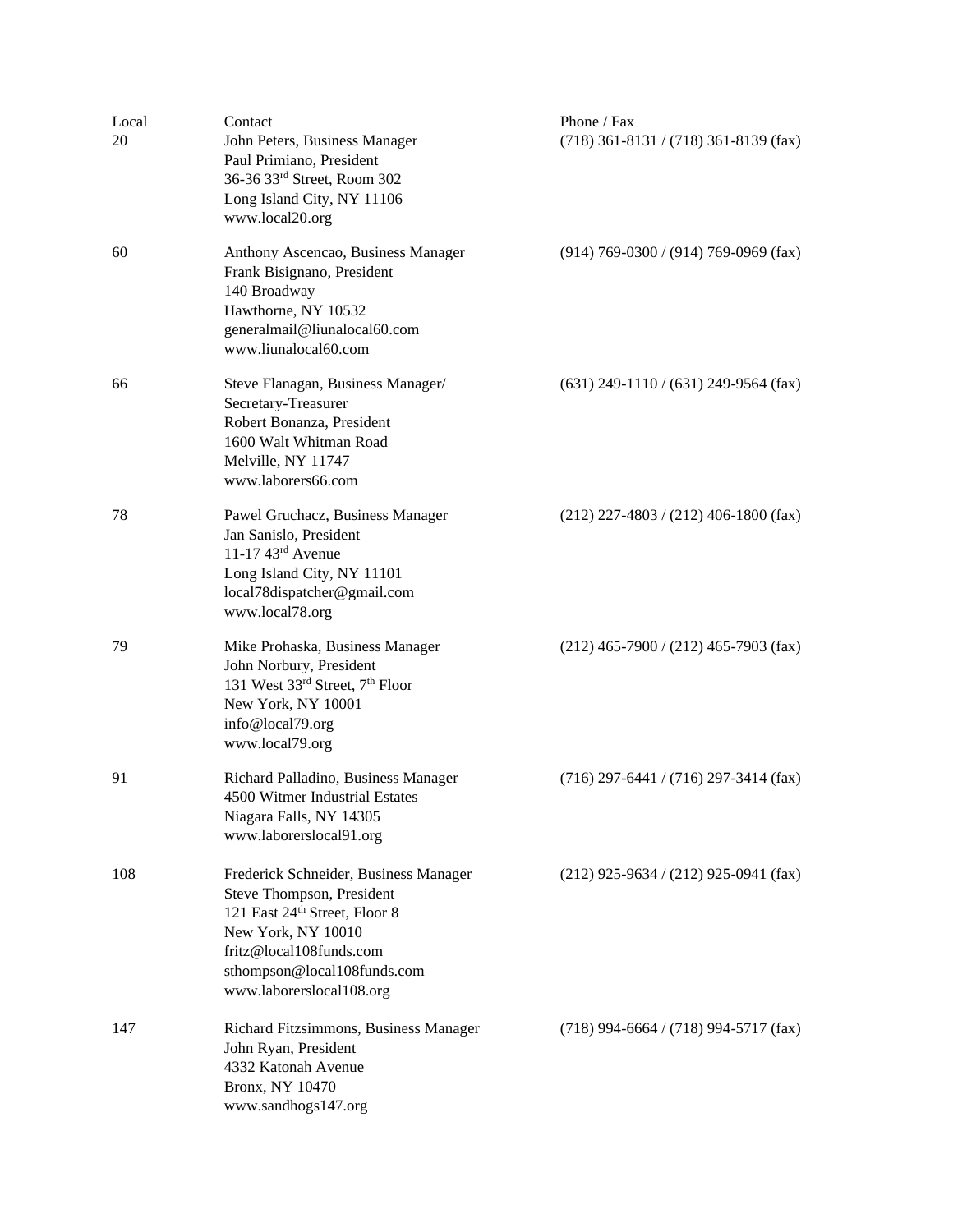| Local                   | Contact                                                                                                                                                                                           | Phone / Fax                               |
|-------------------------|---------------------------------------------------------------------------------------------------------------------------------------------------------------------------------------------------|-------------------------------------------|
| 157                     | Josh Shaul, Business Manager<br>Glenn Marek, President & Assistant Business Manger<br>348 Duanesburg Road<br>Schenectady, NY 12306<br>jshaul157@yahoo.com<br>www.laborers157.org                  | $(518)$ 374-6704 / (518) 370-0370 (fax)   |
| 190                     | Anthony Fresina, Business Manager/<br>Secretary-Treasurer<br>Carmen Nicotera, Jr., President<br>668 Wemple Road<br>Glenmont, NY 12077<br>afresina@nycap.rr.com<br>www.laborers190.org             | $(518)$ 465-1254 / (518) 465-1257 (fax)   |
| $190$ Zone B<br>(Utica) | Carmen J. Nicotera, Jr., Assistant Business Manager (315) 732-7965 / (315) 732-1741 (fax)<br>10 Main Street, Suite 205<br>Whitesboro, NY 13492<br>carmen@liunalocal190.org<br>www.laborers190.org |                                           |
| 210                     | Peter Capitano, Business Manager<br>Samuel Capitano, President<br>25 Tyrol Drive, Suite 100<br>Cheektowaga, NY 14227<br>contact@laborers210.org<br>www.laborers210.org                            | $(716)$ 668-9081                          |
| 235                     | Dario Boccarossa, Business Manager<br>41 Knollwood Road<br>Elmsford, NY 10523<br>dariol235@optonline.net                                                                                          | $(914)$ 592-3020 / $(914)$ 592-3597 (fax) |
| 435                     | Dan Kuntz, Business Manager/Secretary-Treasurer<br>20 Fourth Street<br>Rochester, NY 14609<br>dan.kuntz@local435.org<br>www.local435.com                                                          | $(585)$ 454-5800 / $(585)$ 454-5411 (fax) |
| 621                     | Edward Giardini Jr., Business Manager/<br>Secretary-Treasurer<br>Thomas Lippert, President<br>1521 North Union Street<br>Olean, NY 14760<br>www.laborers621.com                                   | $(716)$ 372-2639 / (716) 372-6628 (fax)   |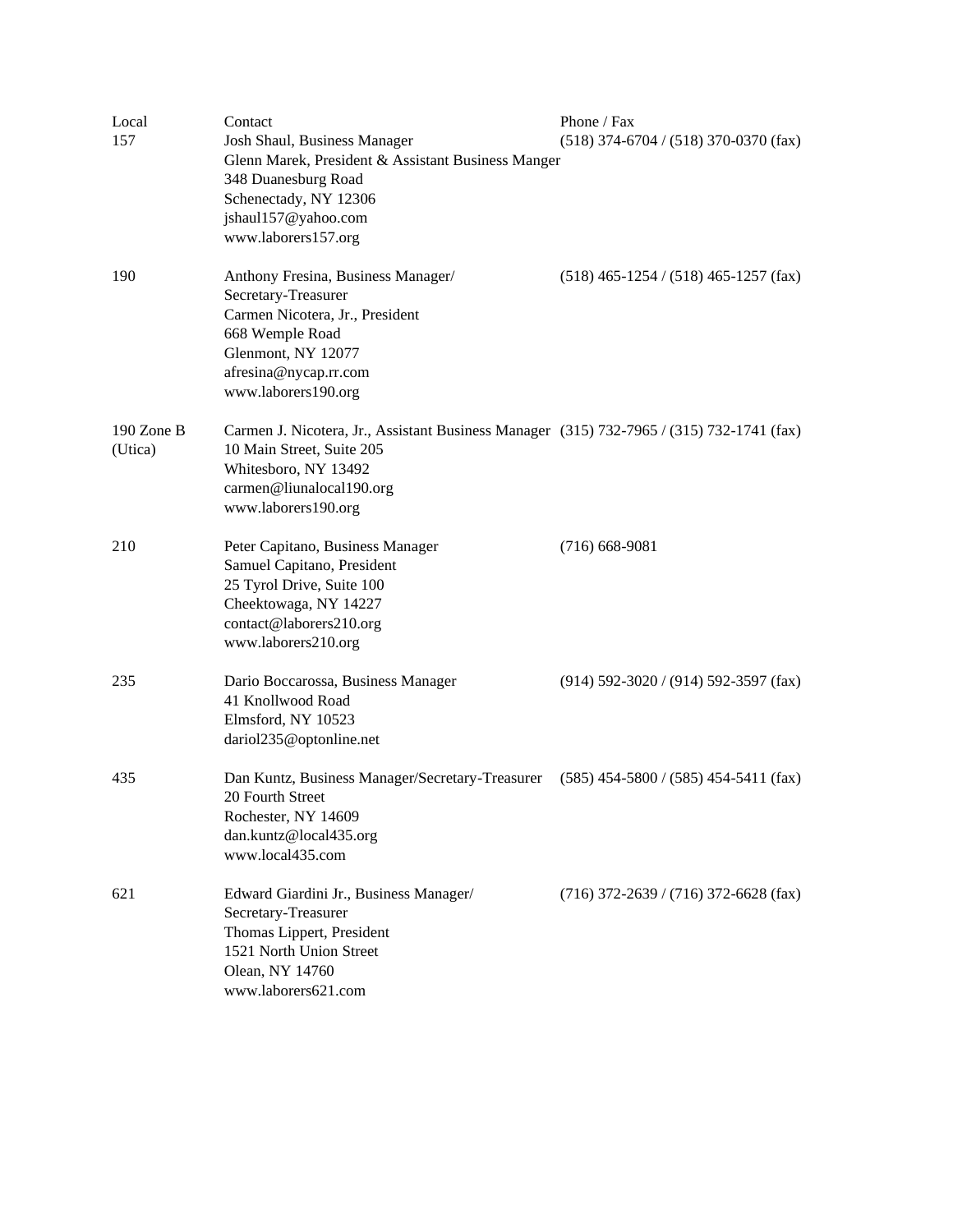| Local<br>633                    | Contact<br>Gabe Rosetti III, Business Manager<br>John Shannon, President<br>7051 Fly Road<br>East Syracuse, NY 13057<br>www.laborers633.org                    | Phone / Fax<br>$(315)$ 471-1591 / (315) 474-4025 (fax) |
|---------------------------------|----------------------------------------------------------------------------------------------------------------------------------------------------------------|--------------------------------------------------------|
| 633, Oswego<br>Satellite Office | 23 Mitchell Street<br>Oswego, NY 13126                                                                                                                         | $(315)$ 343-7661                                       |
| 731                             | Joseph D'Amato, Business Manager<br>34-11 35 <sup>th</sup> Avenue<br>Astoria, NY 11106                                                                         | $(718) 706 - 0720$                                     |
| 754                             | Stephen Reich, Business Manager<br>215 Old Nyack Turnpike<br>Chestnut Ridge, NY 10977<br>info@local754.com<br>www.local754.com                                 | $(845)$ 425-5073                                       |
| 785                             | David Marsh, Business Manager<br>622 West State Street<br>Ithaca, NY 14850<br>www.laborers785.org                                                              | $(607)$ 272-3122 / $(607)$ 277-6883 (fax)              |
| 1010                            | Keith Loscalzo, Business Manager<br>17-20 Whitestone Expressway, Suite 200<br>Whitestone, NY 11357<br>www.laborerslocal1010.com                                | $(718)$ 886-3310 / $(718)$ 886-8885 (fax)              |
| 1261                            | Ciro Quattrocchi, President/Business Manager<br>138-25(A) 31 Drive<br>Flushing, NY 11354<br>layfacultyassoc1261@gmail.com<br>www.lfa1261.org                   | $(718)$ 539-6440 / $(718)$ 539-6447 (fax)              |
| 1298                            | George Truicko, Business Manager<br>Steven Aurigema, President<br>681 Fulton Avenue<br>Hempstead, NY 11550<br>laborersunion@local1298.com<br>www.local1298.com | $(516)$ 489-0888 / (516) 489-7617 (fax)                |
| 1822 Massena                    | Rich Daddario, Business Manager<br>Scott Hilyard, President<br>P.O. Box 361<br>Massena, NY 13662<br>llocal32@twcny.rr.com<br>www.liuna1822.org                 | $(315)$ 769-8731 / (315) 769-8522 (fax)                |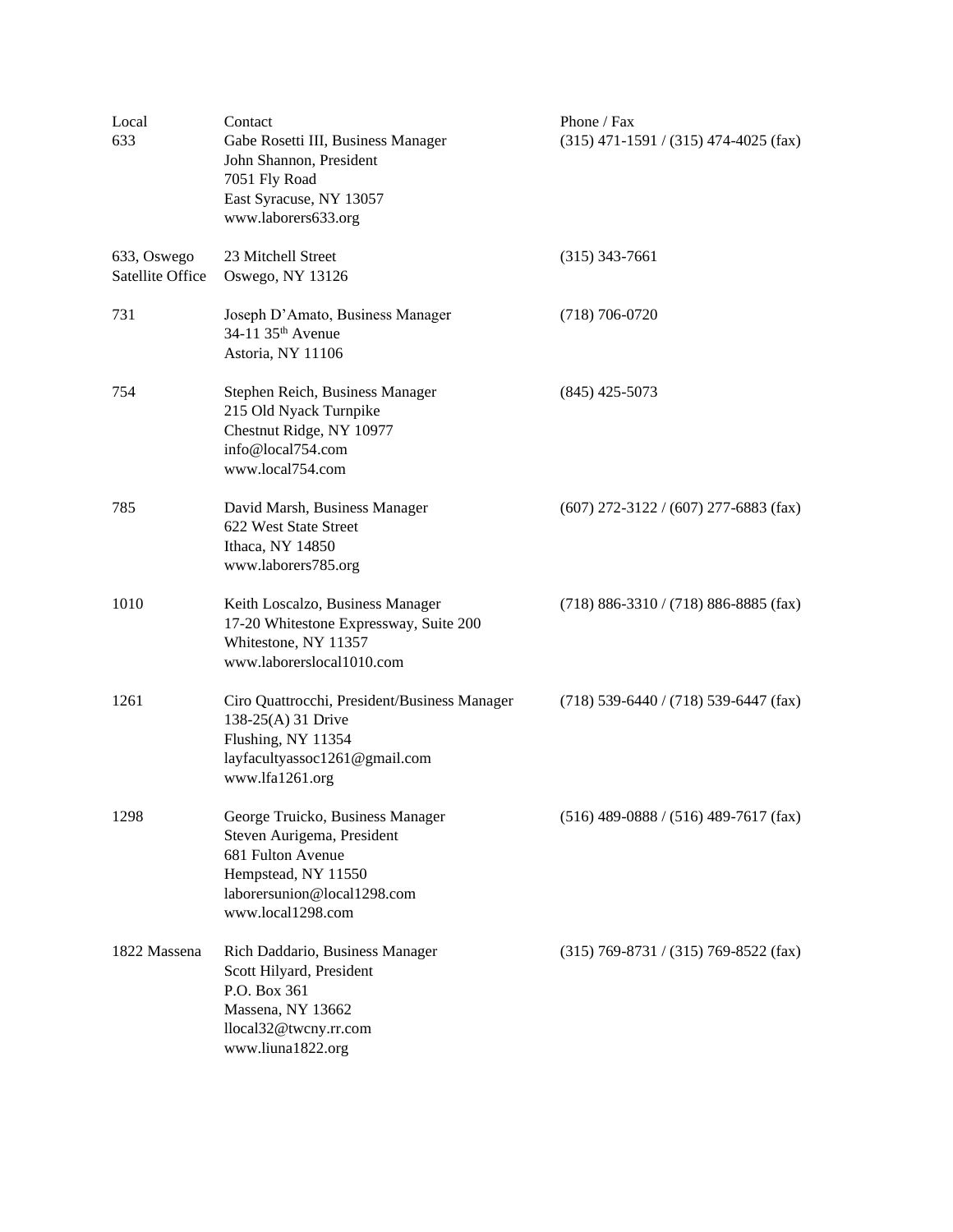| Local            | Contact                                             | Phone / Fax                             |
|------------------|-----------------------------------------------------|-----------------------------------------|
| 1822 Massena,    | 1 Public Square                                     | $(315)$ 782-0650 / (315) 782-6336 (fax) |
| Satellite Office | Paddock Arcade, Suite 15                            |                                         |
|                  | Watertown, NY 13601                                 |                                         |
|                  | www.liuna1822.org                                   |                                         |
|                  | 1822 Plattsburgh Scott Hilyard, Secretary/Treasurer | $(518)$ 561-3240 / (518) 561-4353 (fax) |
|                  | P.O. Box 928                                        |                                         |
|                  | 23 Elm Street, Suite 400                            |                                         |
|                  | Plattsburgh, NY 12901                               |                                         |
|                  | www.liuna1822.org                                   |                                         |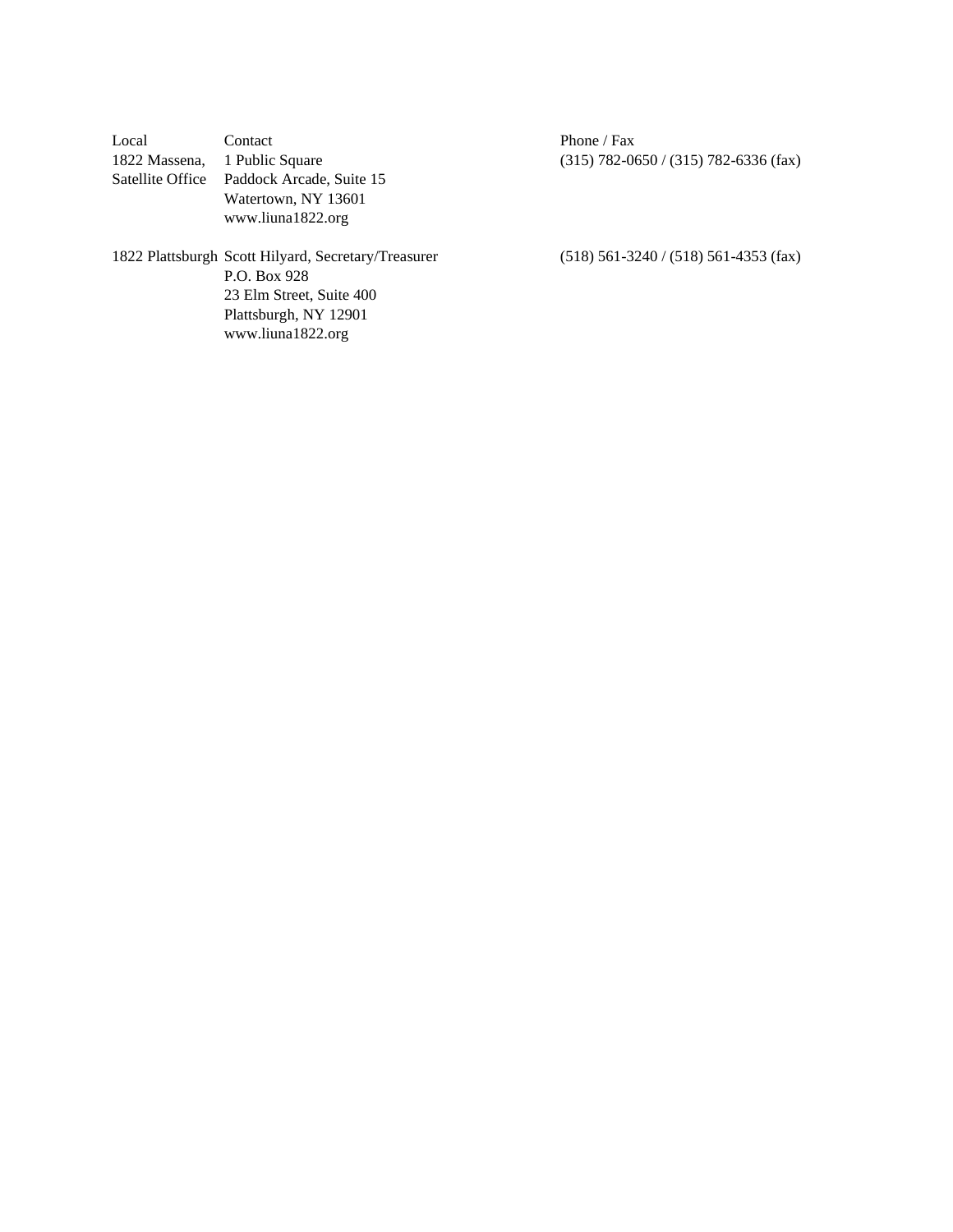## **Millwrights**

| Regional Council |                                                                                                                                   |                                             |
|------------------|-----------------------------------------------------------------------------------------------------------------------------------|---------------------------------------------|
| Eastern          | 1661 Worcester Road, Suite 302<br>Framingham, MA 01701                                                                            | $(617)$ 254-1655 / (617) 783-5554 (fax)     |
| Unions           |                                                                                                                                   |                                             |
| Local            | Contact                                                                                                                           | Phone / $Fax$                               |
| 740              | John Montgomery, President<br>89-07 Atlantic Avenue<br>Woodhaven, NY 11421<br>millwright.740@verizon.net<br>www.millwright740.org | $(718)$ 849-3636 / $(718)$ 849-0070 (fax)   |
| 1163             | Tom Cole, President<br>6489 Ridings Road<br>Syracuse, NY 13206<br>millwrights@local1163.com<br>www.local1163.com                  | $(315) 671 - 0672 / (315) 671 - 0675$ (fax) |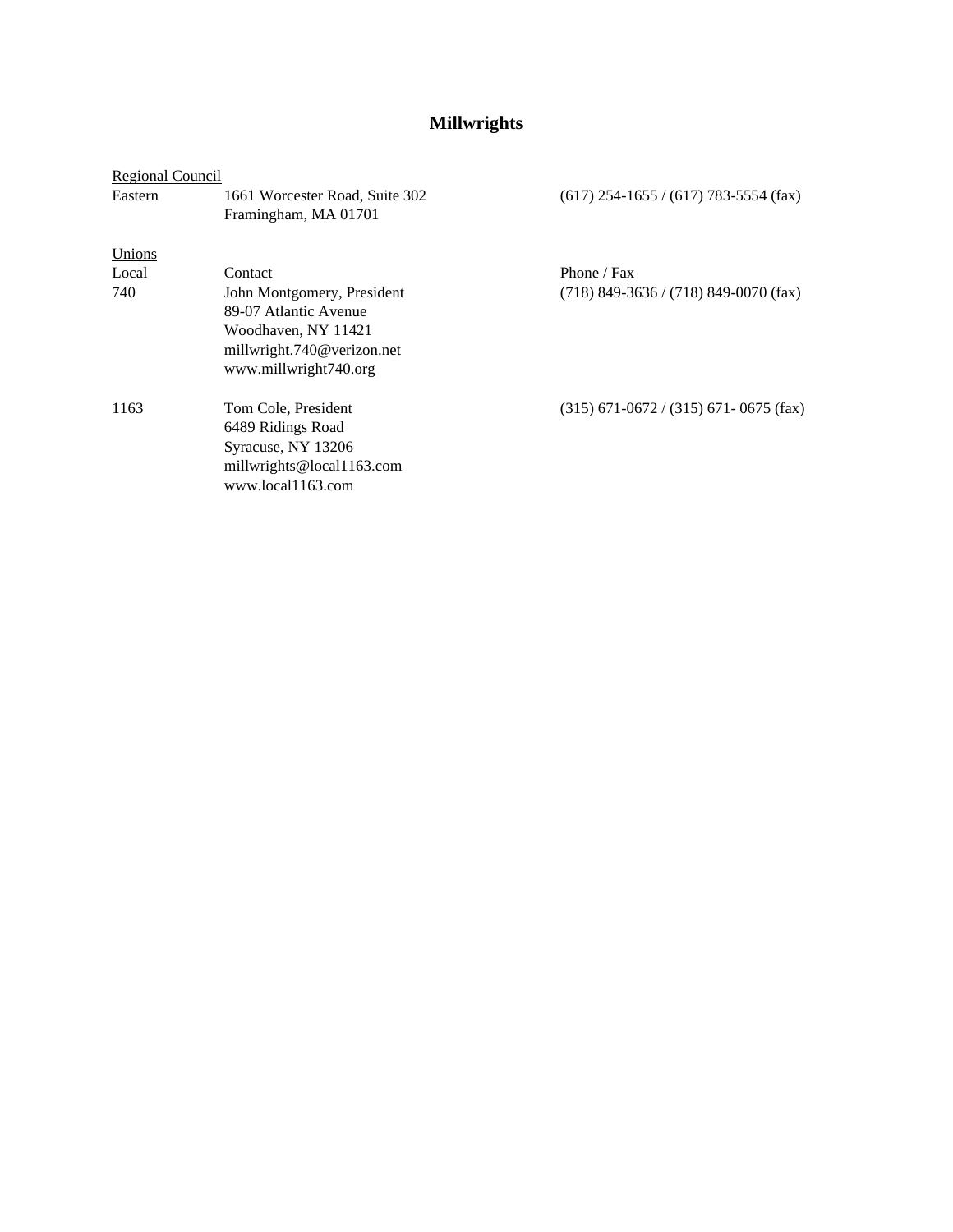## **Operating Engineers**

| International<br><b>International Union of Operating Engineers</b><br>James T. Callahan, General President<br>1125 17th Street, N.W.<br>Washington, DC 20036<br>www.iuoe.org |                                                                                                                                                                        | $(202)$ 429-9100                                       |
|------------------------------------------------------------------------------------------------------------------------------------------------------------------------------|------------------------------------------------------------------------------------------------------------------------------------------------------------------------|--------------------------------------------------------|
| Unions<br>Local<br>14                                                                                                                                                        | Contact<br>Edwin Christian, Business Manager<br>Christopher Confrey, President<br>159-18 Northern Boulevard<br>Flushing, NY 11358<br>www.iuoelocal14.com               | Phone / Fax<br>$(718)$ 939-0600 / (718) 939-3131 (fax) |
| 15                                                                                                                                                                           | Thomas Callahan, President/Business Manager<br>44-40 11 <sup>th</sup> Street<br>Long Island City, NY 11101<br>http://iuoelocal15.org                                   | $(212)$ 929-5327 / (718) 729-3070 (fax)                |
| 17                                                                                                                                                                           | Gary Swain, Business Manager<br>William Fekete, President<br>5959 Versailles Road<br>Lake View, NY 14085<br>www.iuoe-17.com                                            | $(716)$ 627-2648 / (716) 627-2649 (fax)                |
| 30                                                                                                                                                                           | William Lynn, Business Manager<br>16-16 Whitestone Expressway<br>Whitestone, NY 11357<br>www.iuoelocal30.org                                                           | $(718)$ 847-8484 / $(718)$ 805-2172 (fax)              |
| 94                                                                                                                                                                           | Kuba Brown, Business Manager/<br><b>Financial Secretary</b><br>Thomas Hart, President<br>331-337 West 44 <sup>th</sup> Street<br>New York, NY 10036<br>www.local94.com | $(212)$ 245-7040                                       |
| 137                                                                                                                                                                          | Jeff Loughlin, Business Manager<br>Wayne Heller, President<br>1360 Pleasantville Road<br>Briarcliff Manor, NY 10510<br>info@iuoelocal137.com<br>www.iuoelocal137.com   | $(914)$ 762-0600 / (914) 762-0524 (fax)                |
| 138                                                                                                                                                                          | John Duffy, Business Manager<br>William Duffy Jr., President<br>137 Gazza Boulevard<br>Farmingdale, NY 11735<br>www.local138.com                                       | $(631) 694 - 2480$                                     |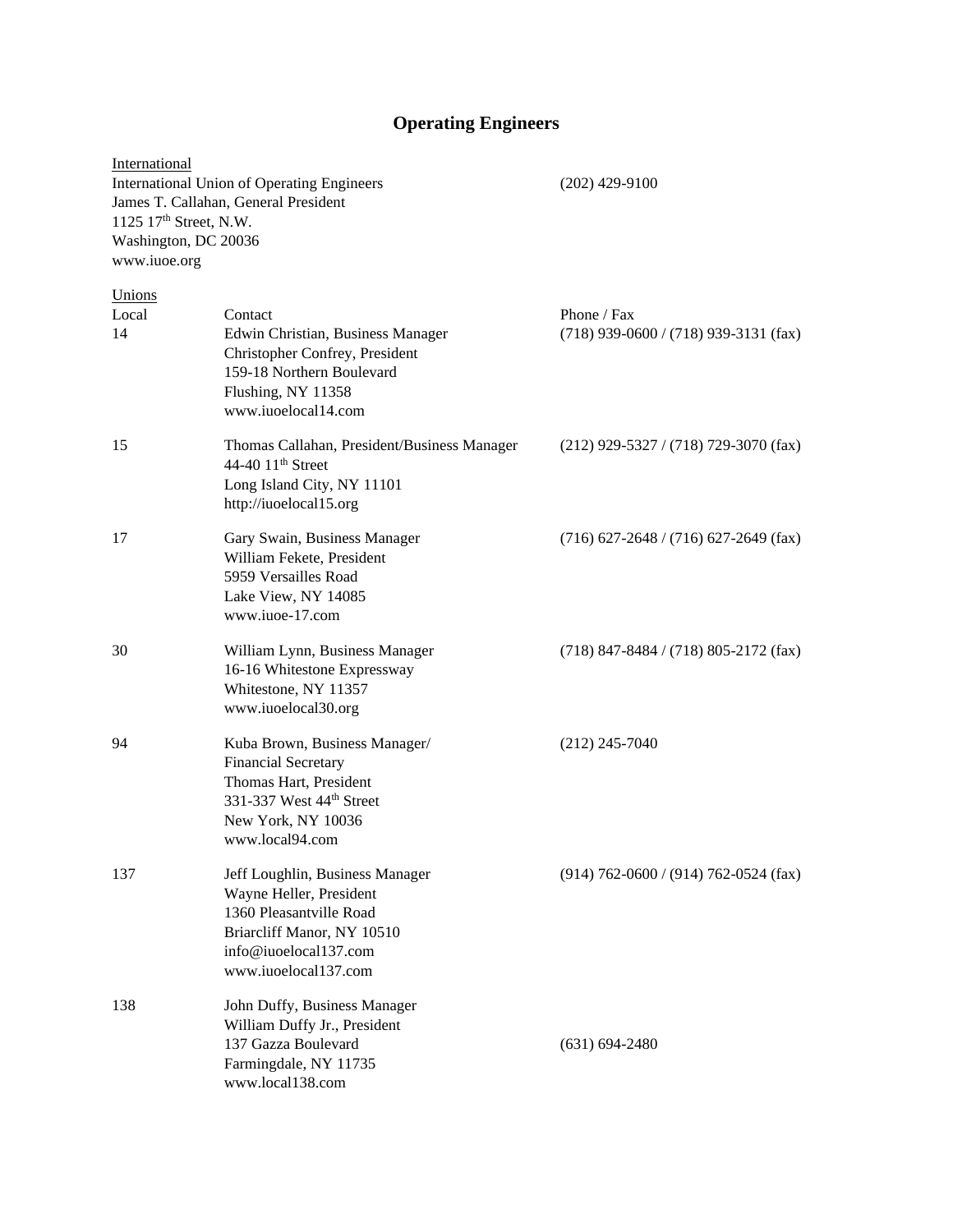| Local<br>158<br>District 106 | Contact<br>Michael Lyons, Business Manager<br>Thomas Schweizer, President<br>27 Hannay Lane<br>Glenmont, NY 12077<br>mlyons@iuoe158.org<br>www.iuoe158.org                                       | Phone / Fax<br>$(518)$ 431-0600 / $(518)$ 431-0726 (fax) |
|------------------------------|--------------------------------------------------------------------------------------------------------------------------------------------------------------------------------------------------|----------------------------------------------------------|
| 158<br>District 545          | 5612 Business Avenue<br>Cicero, NY 13039<br>www.iuoe158.org                                                                                                                                      | $(315)$ 492-1752 / $(315)$ 469-7870 (fax)                |
| 158<br>District 832          | P.O. Box 93310<br>3174 Brighton-Henrietta Town Line<br>Rochester, NY 14692<br>www.iuoe158.org                                                                                                    | $(585)$ 272-9890 / $(585)$ 272-7785 $(fax)$              |
| 211                          | Nelson Mars, President<br>225 Broadway, 43rd Floor<br>New York, NY 10007<br>www.iuoe211.com                                                                                                      | $(212)$ 233-2690 / $(212)$ 962-2523 (fax)                |
| 295                          | John Catalano, Business Manager<br>Angelo Cordisco, President<br>61-04 Maurice Avenue<br>Maspeth, NY 11378<br>www.iuoelocal295.org                                                               | $(718)$ 672-1415 / (718) 672-8281 (fax)                  |
| 409                          | 1500 Elmwood Avenue<br>Buffalo, NY 14207                                                                                                                                                         | $(716)$ 891-4058                                         |
| 825                          | Gregory Lalevee, Business Manager<br>John Wood, President<br>65 Springfield Avenue, 3rd Floor<br>Springfield, NJ 07081<br>glalevee@iuoe825.org<br>info825@iuoe825.org<br>www.iuoe825.org         | $(973)$ 671-6900 / $(973)$ 921-2918 (fax)                |
| 891                          | Robert Troeller, President/Business Manager<br>Brooklyn Navy Yard<br>63 Flushing Avenue, Unit 358<br>Building 292, Suite 401<br>Brooklyn, NY 11205<br>president@local891.com<br>www.local891.com | $(718)$ 455-9731 / (718) 455-9733 (fax)                  |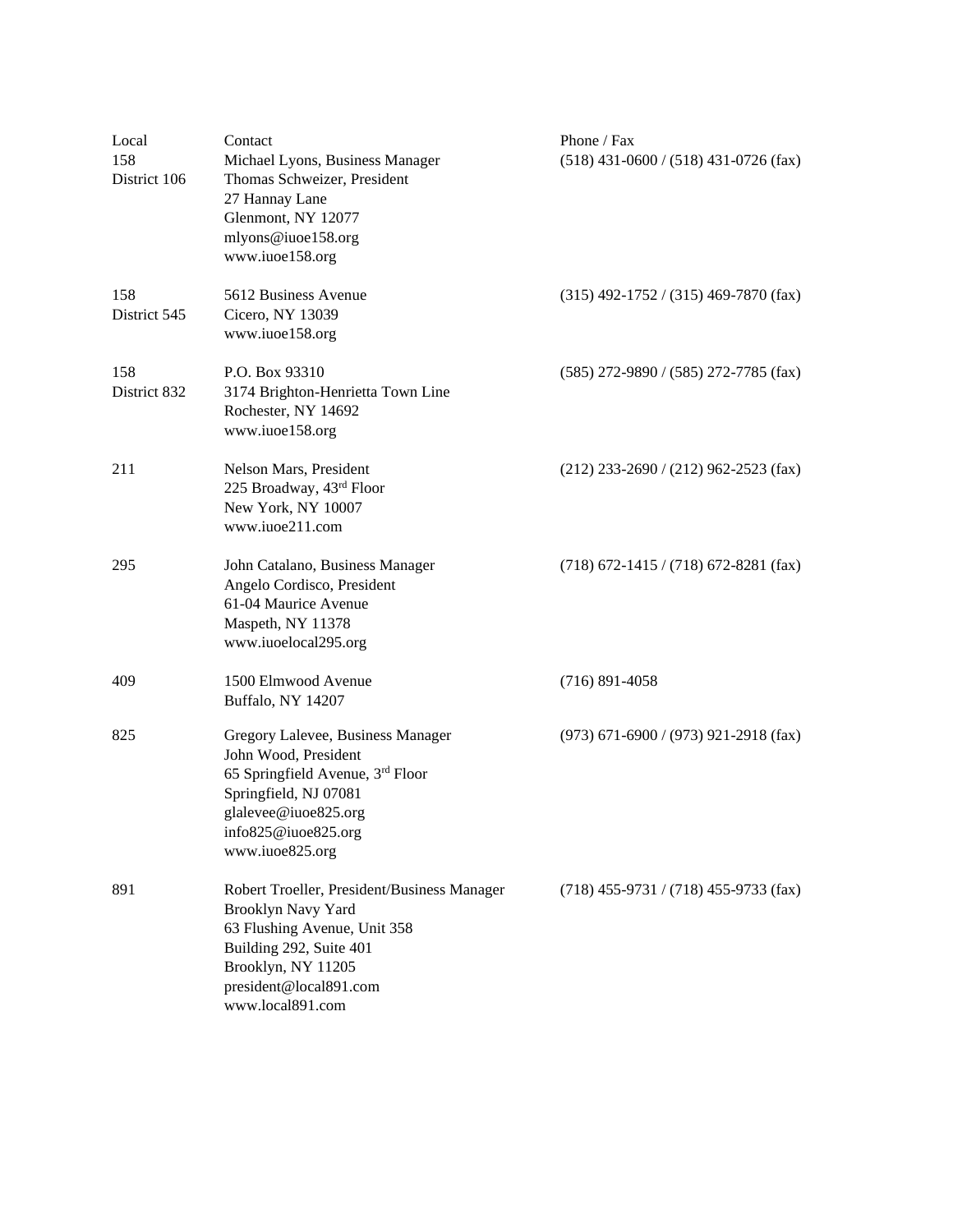## **Operative Plasterers & Cement Masons**

**International** Operative Plasterers & Cement Masons International Association (301) 623-1000 / (301) 623-1032 (fax) Daniel E. Stepano, General President 9700 Patuxent Woods Drive, Suite 200 Columbia, MD 21046 www.opcmia.org

| Unions |                                    |                                           |
|--------|------------------------------------|-------------------------------------------|
| Local  | Contact                            | Phone / Fax                               |
| 9      | Paul Brown, Business Manager       | $(716)$ 690-9985 / (716) 690-9943 (fax)   |
|        | Shawn Blake, President             | $(716)$ 432-1294 (cell)                   |
|        | 168 Robinson Street, Suite 8       |                                           |
|        | North Tonawanda, NY 14120          |                                           |
|        | plasterers9@aol.com                |                                           |
| 111    | Charles LoCurto, Business Manager/ | $(716)$ 695-1494 / (716) 695-6249 (fax)   |
|        | <b>Financial Secretary</b>         |                                           |
|        | Mark Catalano, President           |                                           |
|        | 111 Wales Avenue                   |                                           |
|        | Tonawanda, NY 14150                |                                           |
|        | cementmasonslocal111@gmail.com     |                                           |
| 262    | Dale Alleyne, Business Manager     | $(718)$ 357-3750 / $(718)$ 357-2057 (fax) |
|        | 150-50 14th Road, Suite 4          |                                           |
|        | Whitestone, NY 11357               |                                           |
|        | fmedrano@noedc.org                 |                                           |
| 780    | Gino Castignoli, Business Manager/ | $(718)$ 357-3750 / $(718)$ 357-2057 (fax) |
|        | <b>Financial Secretary</b>         |                                           |
|        | Michael Rendina, President         |                                           |
|        | 150-50 14th Road, Suite 4          |                                           |
|        | Whitestone, NY 11357               |                                           |
|        | gcastignoli@nedistrictcouncil.com  |                                           |
|        | m.rendina@union780.com             |                                           |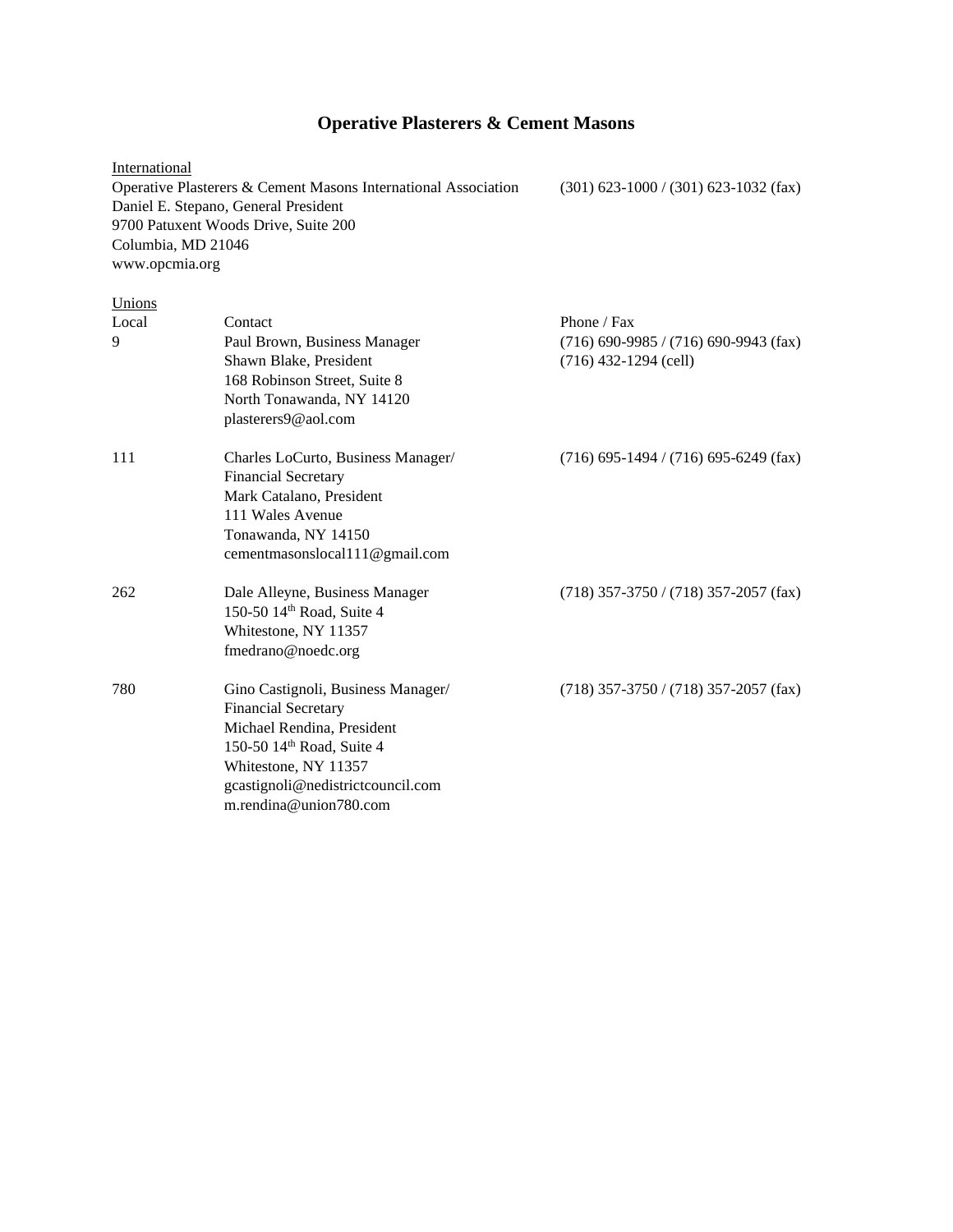## **Painters**

| International Union of Painters & Allied Trades  | $(410)$ 564-5900 / (866) 656-4124 (fax)   |
|--------------------------------------------------|-------------------------------------------|
| Jimmy Williams Jr., General President            |                                           |
| 7234 Parkway Drive                               |                                           |
| Hanover, MD 21076                                |                                           |
| mail@iupat.org                                   |                                           |
| www.iupat.org                                    |                                           |
|                                                  |                                           |
| District Council                                 |                                           |
| 4<br>David Chaffee, President                    | $(716)$ 565-0303                          |
| 585 Aero Drive                                   |                                           |
| Cheektowaga, NY 14225                            |                                           |
| info@dc4.org                                     |                                           |
| www.dc4.org                                      |                                           |
| 9<br>Joseph Azzopardi, Business Manager/         | $(212)$ 255-2950 / $(212)$ 255-1151 (fax) |
| Secretary-Treasurer                              |                                           |
| 45 West 14th Street                              |                                           |
| New York, NY 10011                               |                                           |
| jazzopardi@dc9.net                               |                                           |
| www.districtcouncil9.net                         |                                           |
|                                                  |                                           |
| Unions                                           |                                           |
| 31 (DC4 Region 3)                                |                                           |
| Mike Dems, Regional Business Representative      | $(315)$ 471-5874 / $(315)$ 471-1027 (fax) |
| Wendy Colucci, President                         |                                           |
|                                                  |                                           |
| 615 West Genesee Street                          |                                           |
| Syracuse, NY 13204                               |                                           |
| mdems@dc4.org                                    |                                           |
| www.dc4.org/local31                              |                                           |
|                                                  |                                           |
| 38 (DC 4 Region 6)                               |                                           |
| Dan LaFrance, Regional Business Representative   | $(315)$ 396-3301 / $(315)$ 754-8026 (fax) |
| John Noel, President                             |                                           |
| 12829 Timerson Road                              |                                           |
| Redcreek, NY13143                                |                                           |
| www.dc4.org/local38                              |                                           |
|                                                  |                                           |
| Anthony Speziale, Business Representative<br>155 | $(845)$ 473-0564 / $(845)$ 473-6550 (fax) |
| P.O. Box 1256                                    |                                           |
| Poughkeepsie, NY 12602                           |                                           |
| 21 Airport Drive<br>Wappingers Falls, NY 12590   |                                           |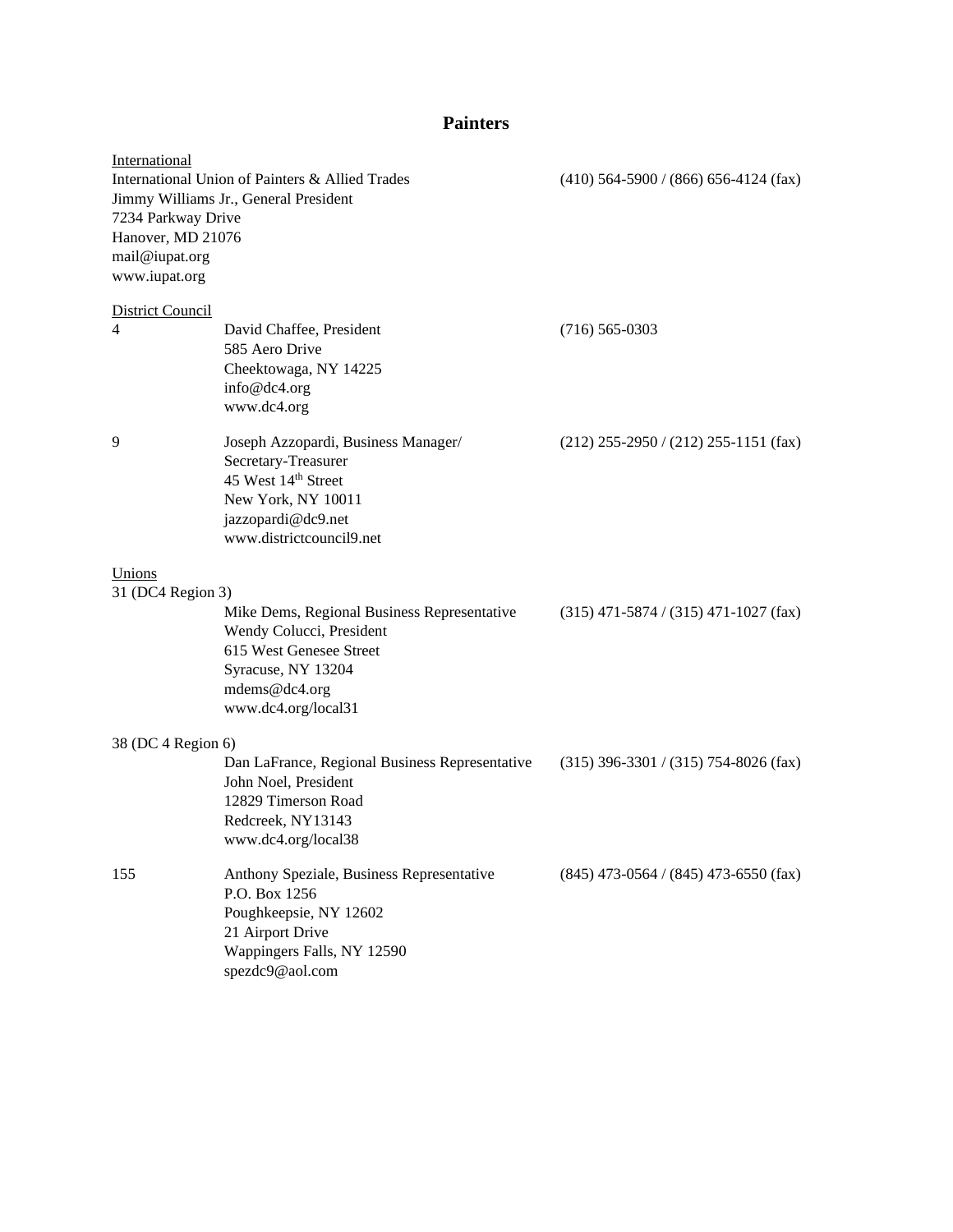Local Contact Phone / Fax 201 Lee Eck, Business Representative (518) 489-5791 / (518) 453-3588 (fax) Jeff Lafontaine, Organizer Jeff Stark, Business Development Specialist 191 Broadway Menands, NY 12204 [dc9eck@aol.com](mailto:dc9eck@aol.com) jefflafontaine5@gmail.com [jpstdc9@aol.com](mailto:jpstdc9@aol.com)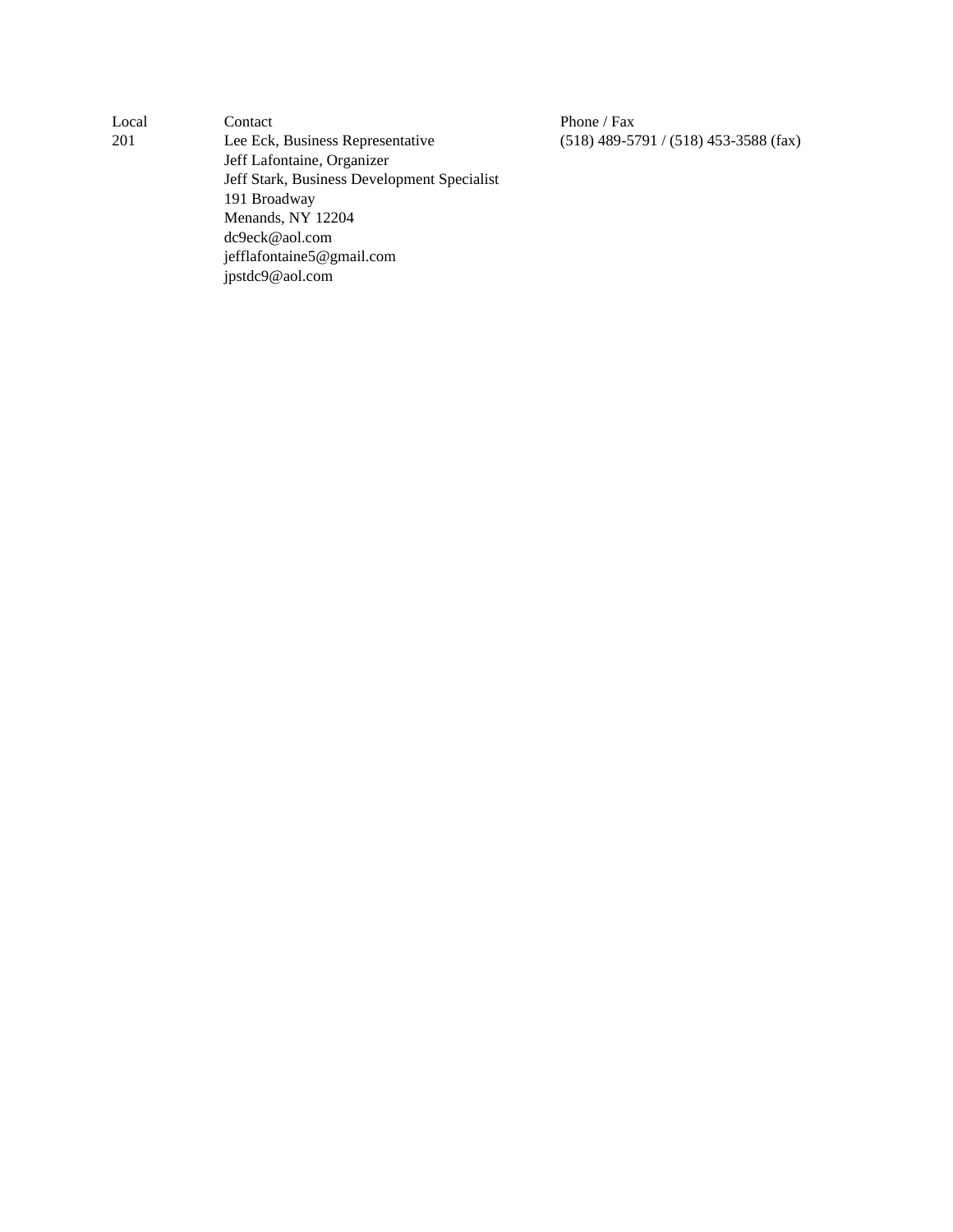## **Plumbers & Pipefitters & Steamfitters**

| International<br>3 Park Place<br>Annapolis, MD 21401<br>www.ua.org | United Association of Journeymen & Apprentices of the<br>Plumbing & Pipefitting Industry of the U.S. & Canada<br>Mark McManus, General President                                                                                                          | $(410)$ 269-2000 / $(410)$ 267-0262 (fax)                          |
|--------------------------------------------------------------------|-----------------------------------------------------------------------------------------------------------------------------------------------------------------------------------------------------------------------------------------------------------|--------------------------------------------------------------------|
| Unions                                                             |                                                                                                                                                                                                                                                           |                                                                    |
| Local                                                              | Contact                                                                                                                                                                                                                                                   | Phone / Fax                                                        |
| 1                                                                  | Michael Apuzzo, Business Manager<br>50-02 Fifth Street, 2 <sup>nd</sup> Floor<br>Long Island City, NY 11101<br>www.ualocal1.org                                                                                                                           | $(718)$ 738-7500 / (718) 835-0896 (fax)                            |
| 7                                                                  | Edward Nadeau, Business Manager<br>Marc Cesta, Business Agent<br>Tom Carrigan, Training Coordinator<br>18 Avis Drive<br>Latham, NY 12110<br>info@ualocal7.org<br>enadeau@ualocal7.org<br>mcesta@ualocal7.org<br>tcarrigan@ualoal7.org<br>www.ualocal7.org | $(518)$ 785-9808 / $(518)$ 785-9855 (fax)                          |
| 13                                                                 | Bill Kurtz, Business Manager/<br><b>Financial Secretary</b><br>Dan O'Neill, President<br>1850 Mt. Read Boulevard<br>Rochester, NY 14615<br>https://ualocal13.org                                                                                          | $(585)$ 338-2360 / $(585)$ 544-0600 (fax)                          |
| 21                                                                 | Reinaldo Diaz, Business Manager/<br><b>Financial Secretary</b><br>John Stakler, President<br>1024 McKinley Street<br>Peekskill, NY 10566<br>www.local21union.com                                                                                          | $(914)$ 737-2166 / $(914)$ 737-2142 (fax)                          |
| 22                                                                 | Sean Redden, Business Manager/<br><b>Financial Secretary</b><br>120 Gardenville Parkway, Suite 1<br>West Seneca, NY 14224<br>seanrlu22@aol.com<br>www.ualocal22.com                                                                                       | $(716)$ 656-0220 / (716) 668-1985 (fax)<br>$(716)$ 818-0689 (cell) |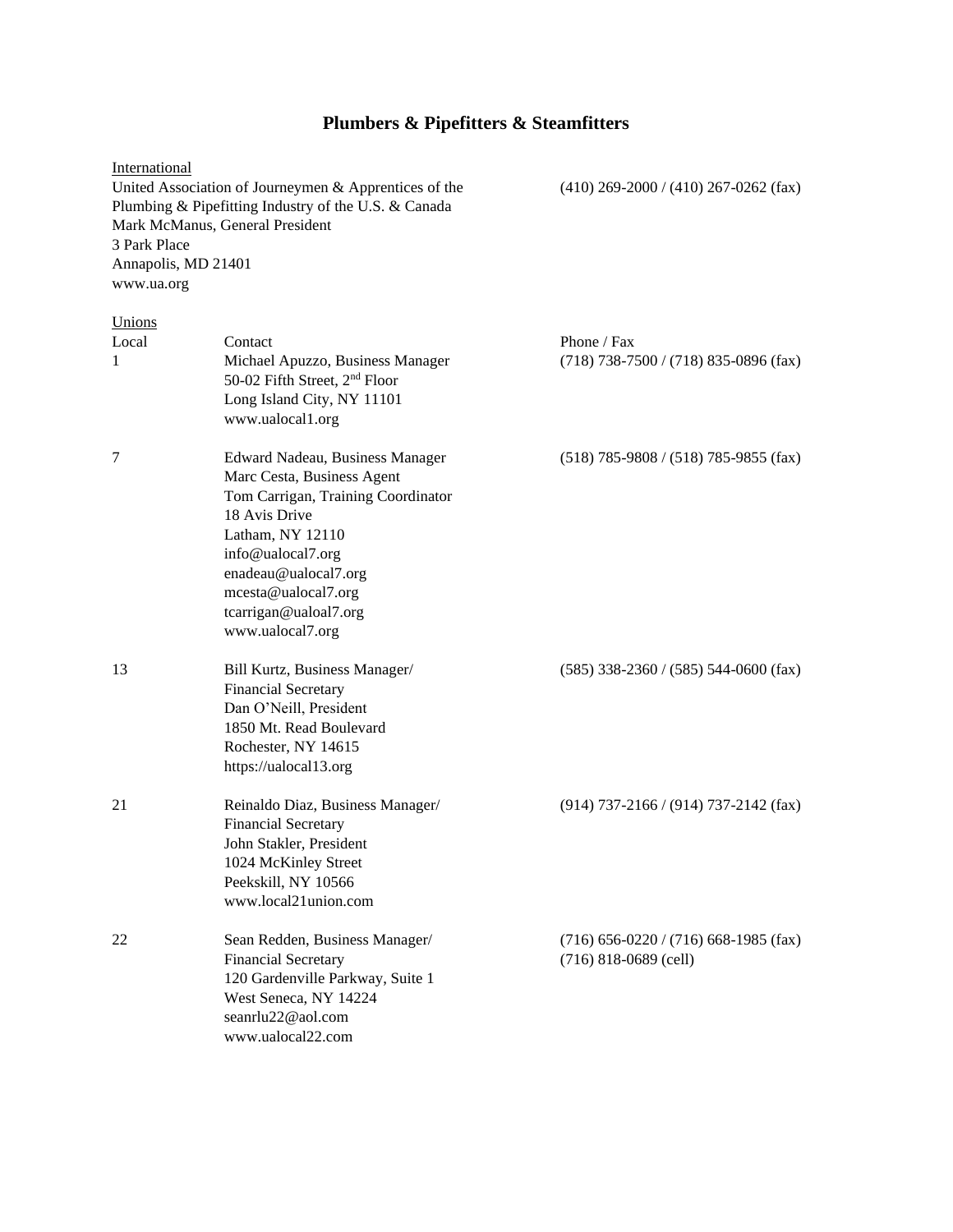| Local<br>73 | Contact<br>Patrick Carroll, Business Manager<br>Tom Familo, President<br>705 East Seneca Street, P.O. Box 911<br>Oswego, NY 13126<br>www.ualocal73.net                                                               | Phone / Fax<br>$(315)$ 343-4037 / $(315)$ 343-5810 (fax) |
|-------------|----------------------------------------------------------------------------------------------------------------------------------------------------------------------------------------------------------------------|----------------------------------------------------------|
| 112         | Daniel Crocker, Business Manager/<br><b>Financial Secretary</b><br>11 Griswold Street<br>Binghamton, NY 13904<br>www.ualocal112.org                                                                                  | $(607)$ 723-9593 / $(607)$ 723-9467 (fax)                |
| 128         | 105 Clinton Street<br>Schenectady, NY 12305                                                                                                                                                                          | $(518)$ 470-0710 / (518) 280-5123 (fax)                  |
| 200         | Danny Grodotzke, Business Manager<br>Jay Marelli, President<br>$21235^{\text{th}}$ Avenue<br>Ronkonkoma, NY 11779<br>www.plu200ua.org                                                                                | $(631)$ 981-2158 / $(631)$ 981-1658 (fax)                |
| 267         | Gregory Lancette, Business Manager<br>Richard Warner, President<br>107 Twin Oaks Drive<br>Syracuse, NY 13206<br>www.ualocal267.org                                                                                   | $(315)$ 437-7397 / $(315)$ 437-2951 (fax)                |
| 373         | Robert Ambrosetti, Business Manager<br>Charles Ambrosetti, President<br>76 Pleasant Hill Road<br>Mountainville, NY 10953<br>www.ua373.com                                                                            | $(845)$ 534-1050 / $(845)$ 534-1053 (fax)                |
| 638         | Daniel Mulligan, Business Manager<br>Patrick Dolan Jr., President<br>$27-08$ $40th$ Avenue<br>Long Island City, NY 11101<br>www.steamfitters638.org                                                                  | $(718)$ 392-3420                                         |
| 773         | Mike Jarvis, Business Manager/<br>Financial Secretary-Treasurer<br>Brian Kill, Business Agent<br>37 Luzerne Road<br>Queensbury, NY 12804<br>P.O. Box 312<br>Glens Falls, NY 12801<br>info@lu773.org<br>www.lu773.org | $(518) 792 - 9157$                                       |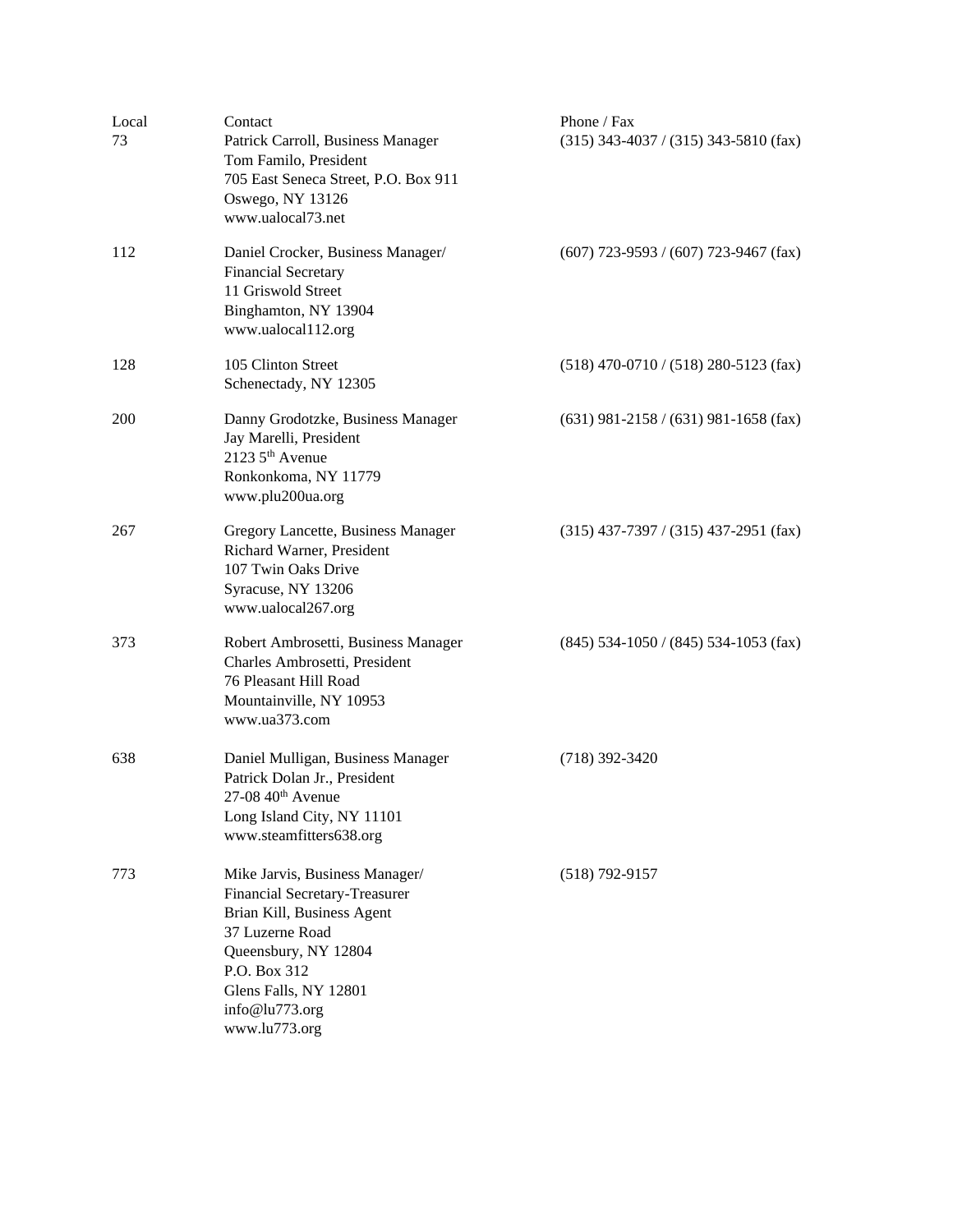## **Roofers**

| International            |                                                        |                                              |
|--------------------------|--------------------------------------------------------|----------------------------------------------|
|                          | United Union of Roofers Waterproofers & Allied Workers | $(202)$ 463-7663 / $(202)$ 463-6906 (fax)    |
|                          | Kinsey Robinson, President                             |                                              |
|                          | 1660 L Street, N.W., Suite 800                         |                                              |
| Washington, DC 20036     |                                                        |                                              |
| roofers@unionroofers.com |                                                        |                                              |
| www.unionroofers.com     |                                                        |                                              |
| Unions                   |                                                        |                                              |
| Local                    | Contact                                                | Phone / Fax                                  |
| 8                        | Nick Siciliano, Business Manager                       | $(718)$ 361-0145 / $(718)$ 361-8330 (fax)    |
|                          | Barry Schader, President                               |                                              |
|                          | 12-11 43rd Avenue                                      |                                              |
|                          | Long Island City, NY 11101                             |                                              |
|                          | nick@roofers8.org                                      |                                              |
|                          | www.roofers8.org                                       |                                              |
| 22                       | Marty Jerome, Business Manager                         | $(585)$ 235-0080 / $(585)$ 235-1977 (fax)    |
|                          | John Stein, President                                  |                                              |
|                          | 280 Metro Park                                         |                                              |
|                          | Rochester, NY 14623                                    |                                              |
|                          | 22roofer@gmail.com                                     |                                              |
|                          | www.rooferslocal22.com                                 |                                              |
| 74                       | Nicholas Gechell, Business Manager                     | $(716)$ 824-7488 / $((716)$ 824-7490 $(fax)$ |
|                          | 2800 Clinton Street                                    |                                              |
|                          | West Seneca, NY 14224                                  |                                              |
|                          | rooferslocal74@outlook.com                             |                                              |
| 154                      | Sal Giovanniello, Business Manager                     | $(631)$ 435-0655 / $(631)$ 435-0262 (fax)    |
|                          | 370 Vanderbilt Motor Parkway, Suite 1                  |                                              |
|                          | Hauppauge, NY 11788                                    |                                              |
| 195                      | Gary Swan, Business Manager                            | $(315) 699 - 1808$                           |
|                          | Kevin Milligan, President                              |                                              |
|                          | 7706 Maltlage Drive                                    |                                              |
|                          | Liverpool, NY 13090                                    |                                              |
|                          | local195@rooferslocal195.com                           |                                              |
|                          | www.rooferslocal195.com                                |                                              |
| 203                      | Philip Lester, Business Agent/Financial Secretary      | $(607)$ 722-4073 / $(607)$ 237-0143 $(fax)$  |
|                          | 32 West State Street, Suite 206                        |                                              |
|                          | Binghamton, NY 13901                                   |                                              |
|                          | bingrlu203plbm@gmail.com                               |                                              |
| 241                      | Michael Rossi, Business Manager/                       | $(518)$ 489-7646 / $(518)$ 489-7647 (fax)    |
|                          | Financial Secretary-Treasurer                          |                                              |
|                          | 890 Third Street                                       |                                              |
|                          | Albany, NY 12206                                       |                                              |
|                          | rooferlocal241@gmail.com                               |                                              |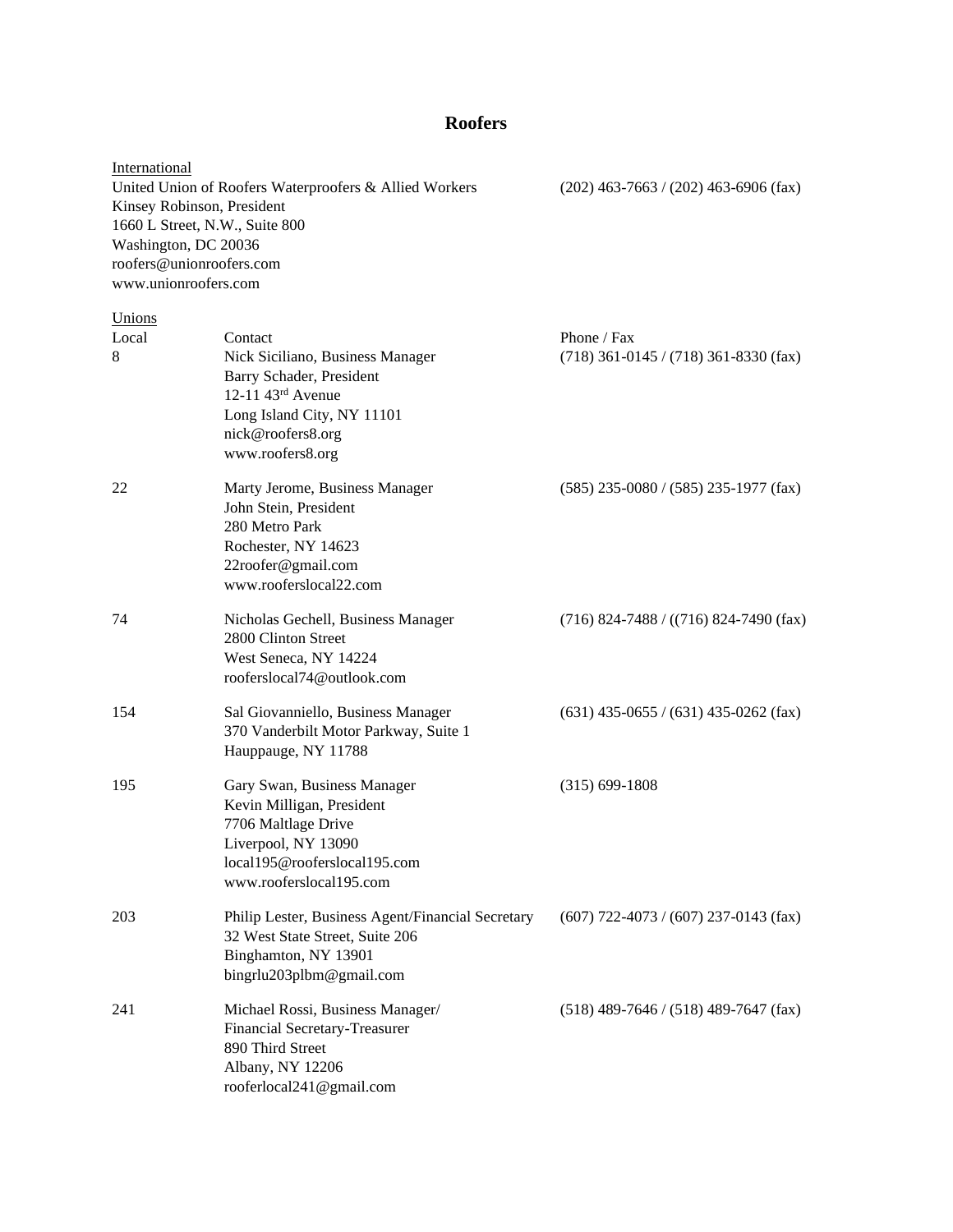## **Sheet Metal Workers**

| International<br>Washington, DC 20006<br>info@smart-union.org<br>https://smart-union.org | Sheet Metal, Air, Rail & Transportation Workers<br>Joseph Sellers, Jr., General President<br>1750 New York Avenue, N.W., 6th Floor                                                                                                        | $(202)$ 662-0800                                       |
|------------------------------------------------------------------------------------------|-------------------------------------------------------------------------------------------------------------------------------------------------------------------------------------------------------------------------------------------|--------------------------------------------------------|
| Unions                                                                                   |                                                                                                                                                                                                                                           |                                                        |
| Local<br>28                                                                              | Contact<br>Eric Meslin, President/Business Manager<br>500 Greenwich Street, Suite 502<br>New York, NY 10013<br>www.smart28.org                                                                                                            | Phone / Fax<br>$(212)$ 941-7700 / (212) 226-0304 (fax) |
| 38                                                                                       | Nicholas Colombo Jr., President/Business Manager $(845)$ 278-6868 x 136 / (845) 279-1061 (fax)<br>38 Starr Ridge Road<br>Brewster, NY 10509<br>P.O. Box 119<br>Brewster, NY 10509<br>unionoffice@sheetmetallocal38.org<br>www.smart38.org |                                                        |
| 46                                                                                       | Troy Milne, Business Manager/Financial Secretary (585) 254-9151 / (585-254-8584 (fax)<br>Josh Solt, President<br>244 Paul Road<br>Rochester, NY 14624<br>union@smw46.com<br>www.smw46.com                                                 |                                                        |
| 58                                                                                       | Anthony Castrello, Business Manager<br>Robert Maloney, President<br>6801 Crossbow Drive<br>East Syracuse, NY 13057<br>www.smw58.org                                                                                                       | $(315)$ 472-4411 / $(315)$ 472-4413 (fax)              |
| 71                                                                                       | Paul Crist, Business Manager<br>Robert Lengen Jr., President<br>24 Liberty Avenue<br>Buffalo, NY 14215<br>info@smartlocal71.com<br>www.smartlocal71.com                                                                                   | $(716)$ 835-8836 / (716) 835-8496 (fax)                |
| 83                                                                                       | Frank Maguire, Business Manager & President<br>900 Commerce Drive<br>Clifton Park, NY 12065<br>frank@smartlu83.org<br>www.smartlu83.org                                                                                                   | $(518)$ 489-1377 / $(518)$ 453-9284 (fax)              |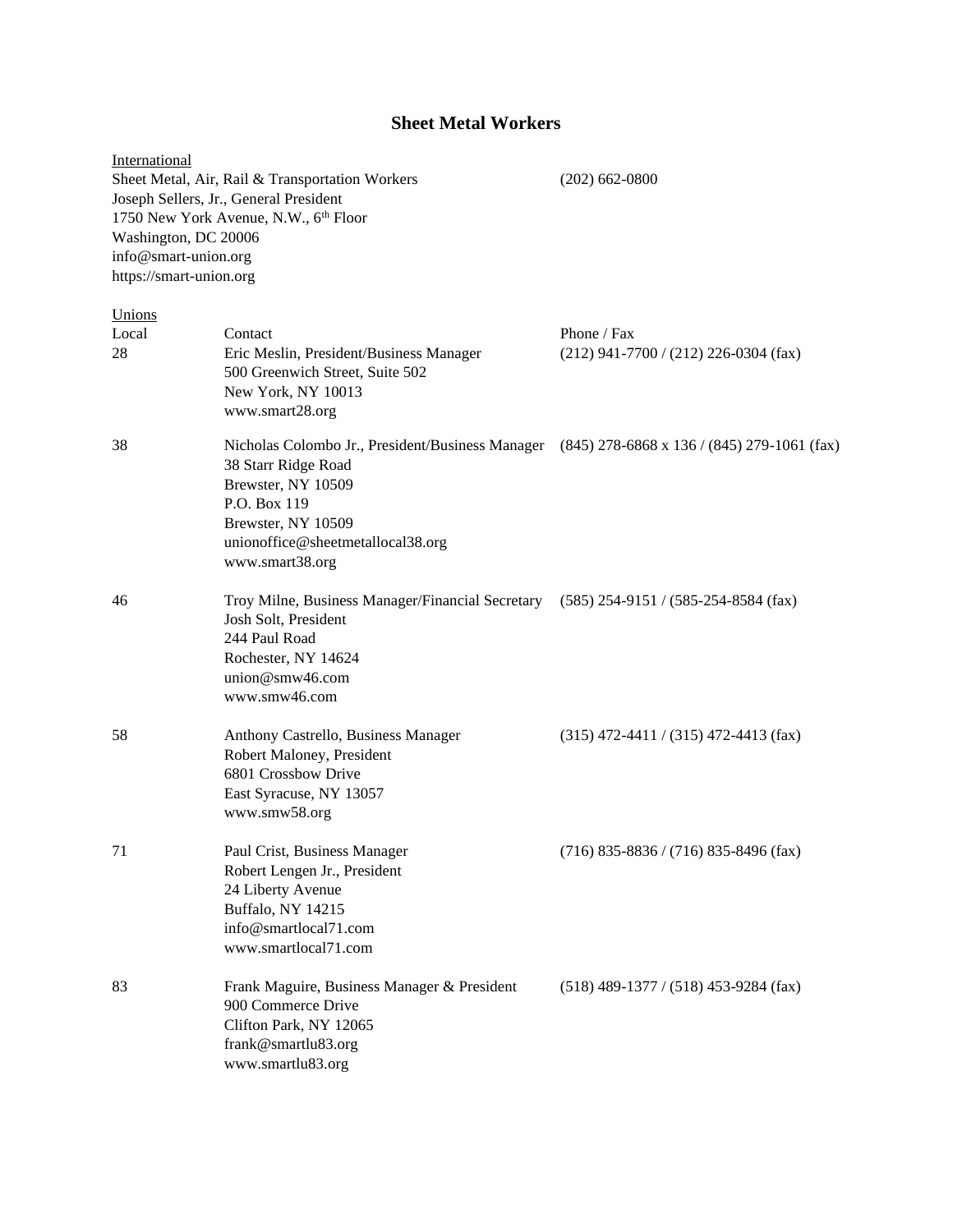| Local | Contact                                    | Phone / $\text{Fax}$                      |
|-------|--------------------------------------------|-------------------------------------------|
| 112   | Donald Kraft Sr., Business Manager/        | $(607)$ 733-3732 / $(607)$ 732-3120 (fax) |
|       | Financial Secretary-Treasurer              |                                           |
|       | Heath Battle, President                    |                                           |
|       | 1200 Clemens Center Parkway                |                                           |
|       | Elmira, NY 14902                           |                                           |
|       | smw112@verizon.net                         |                                           |
|       | www.smw112.org                             |                                           |
|       | 827 East Second Street                     | $(716)$ 484-8267 / (716) 484-8361 (fax)   |
|       | Jamestown, NY 14701                        |                                           |
|       | sthorpe112@stny.twcbc.com                  |                                           |
|       | www.smw112.org                             |                                           |
| 137   | Dante Dano Jr., President/Business Manager | $(718)$ 937-4514 / (718) 937-4113 (fax)   |
|       | 50-02 $5th$ Street, Suite A                |                                           |
|       | Long Island City, NY 11101                 |                                           |
|       | dante@local137.com                         |                                           |
|       | www.smart137.com                           |                                           |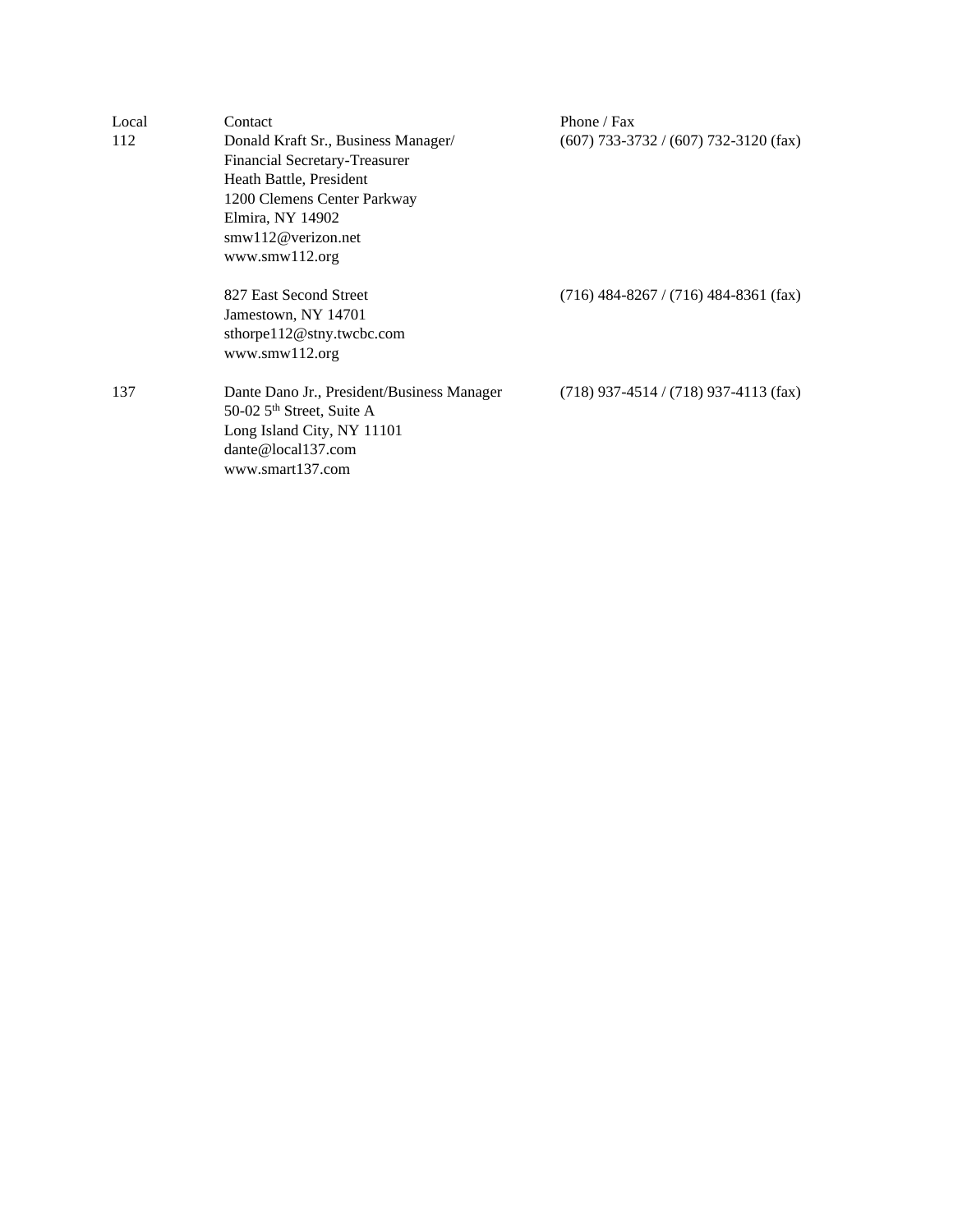## **Sprinkler Fitters**

Unions Local Contact Phone / Fax 669, District 19 Ken Killey, Business Agent (845) 724-7142 / (845) 724-7143 (fax) P.O. Box 247 LaGrangeville, NY 12540 klilley669@gmail.com [www.sprinklerfitters669.org](http://www.sprinklerfitters669.org/)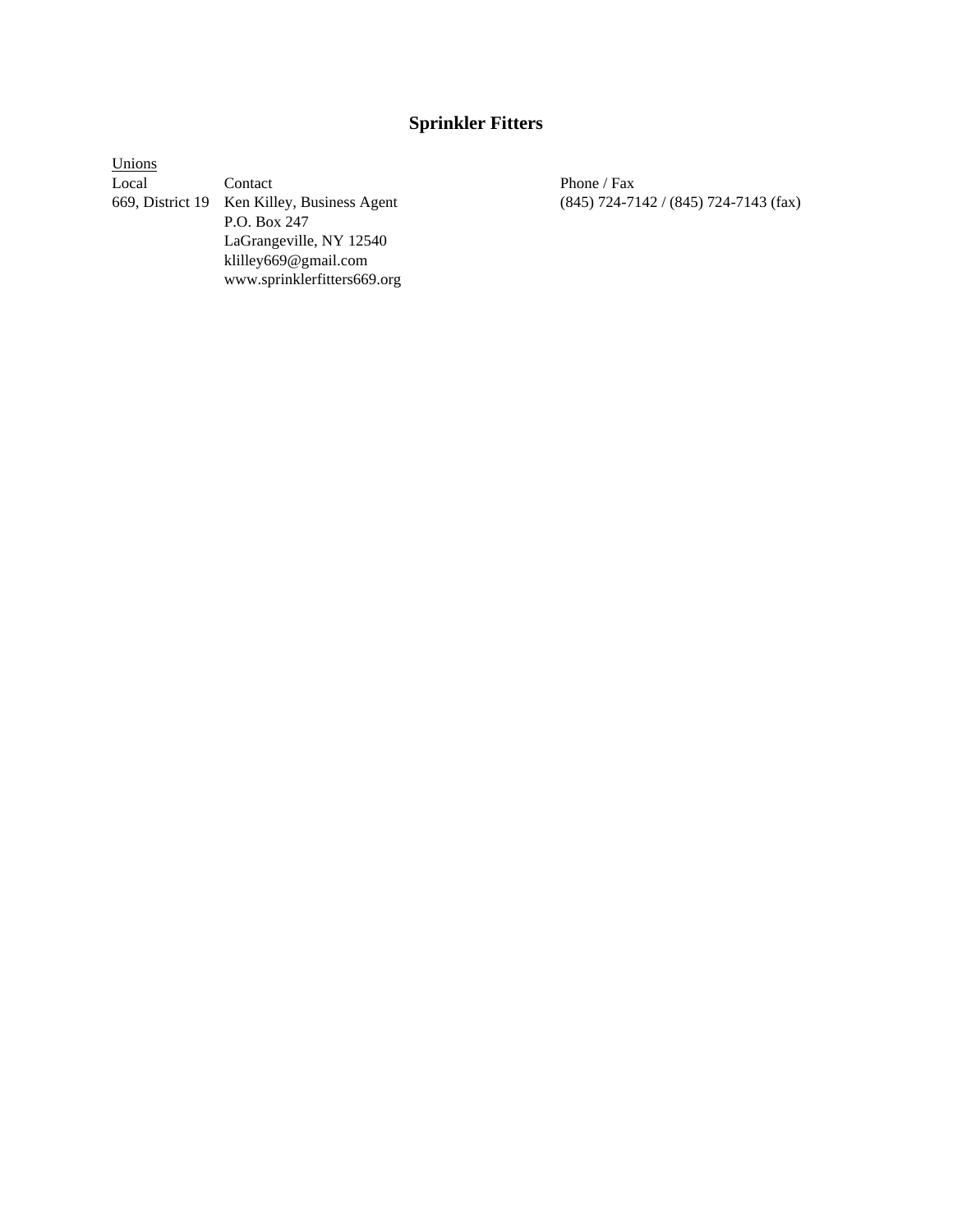## **Teamsters**

| <b>International</b><br>James Hoffa, General President<br>25 Louisiana Avenue, N.W.<br>Washington, DC 20001<br>www.teamster.org | <b>International Brotherhood of Teamsters</b>                                                                                                                                  | $(202)$ 624-6800                                       |
|---------------------------------------------------------------------------------------------------------------------------------|--------------------------------------------------------------------------------------------------------------------------------------------------------------------------------|--------------------------------------------------------|
| <b>Unions</b>                                                                                                                   |                                                                                                                                                                                |                                                        |
| Local<br>72                                                                                                                     | Contact<br>Michael Jovanovic, President<br>263 Route 17K, Suite 105B<br>Newburgh, NY 12550<br>rmachugh!local72.org<br>kwalters@local72.org<br>www.local72.org                  | Phone / Fax<br>$(212)$ 691-4228 / (212) 645-5026 (fax) |
| 118                                                                                                                             | Paul Markwitz, President<br>130 Metro Park<br>Rochester, NY 14623<br>pmarkwitz@teamsterslocal118.org<br>www.teamsterslocal118.org                                              | $(585)$ 256-1350 / $(585)$ 256-1429 (fax)              |
| 126                                                                                                                             | Stefan Kruegar, Principal Officer/<br>Secretary-Treasurer<br>Sean Harris, President<br>890 3rd Street, Suite 104<br>Albany, NY 12206<br>www.teamsterslocal126.org              | $(518)$ 209-4724                                       |
| 202                                                                                                                             | Daniel Kane Jr., President<br>101 Food Center Drive, Room 12A<br>Bronx, NY 10474<br>www.teamsterslocal202.org                                                                  | $(718)$ 328-7000 / $(718)$ 991-3175 (fax)              |
| 210                                                                                                                             | George Miranda, Principal Officer/<br>Secretary-Treasurer<br>Robert Bellach, President<br>55 Broad Street, 11 <sup>th</sup> Floor<br>New York, NY 10004<br>www.ibtlocal210.org | $(212)$ 757-3463                                       |
| 237                                                                                                                             | Gregory Floyd, President<br>216 West 14th Street<br>New York, NY 10011<br>greyes@local237.org<br>www.local237.org                                                              | $(212)$ 924-2000                                       |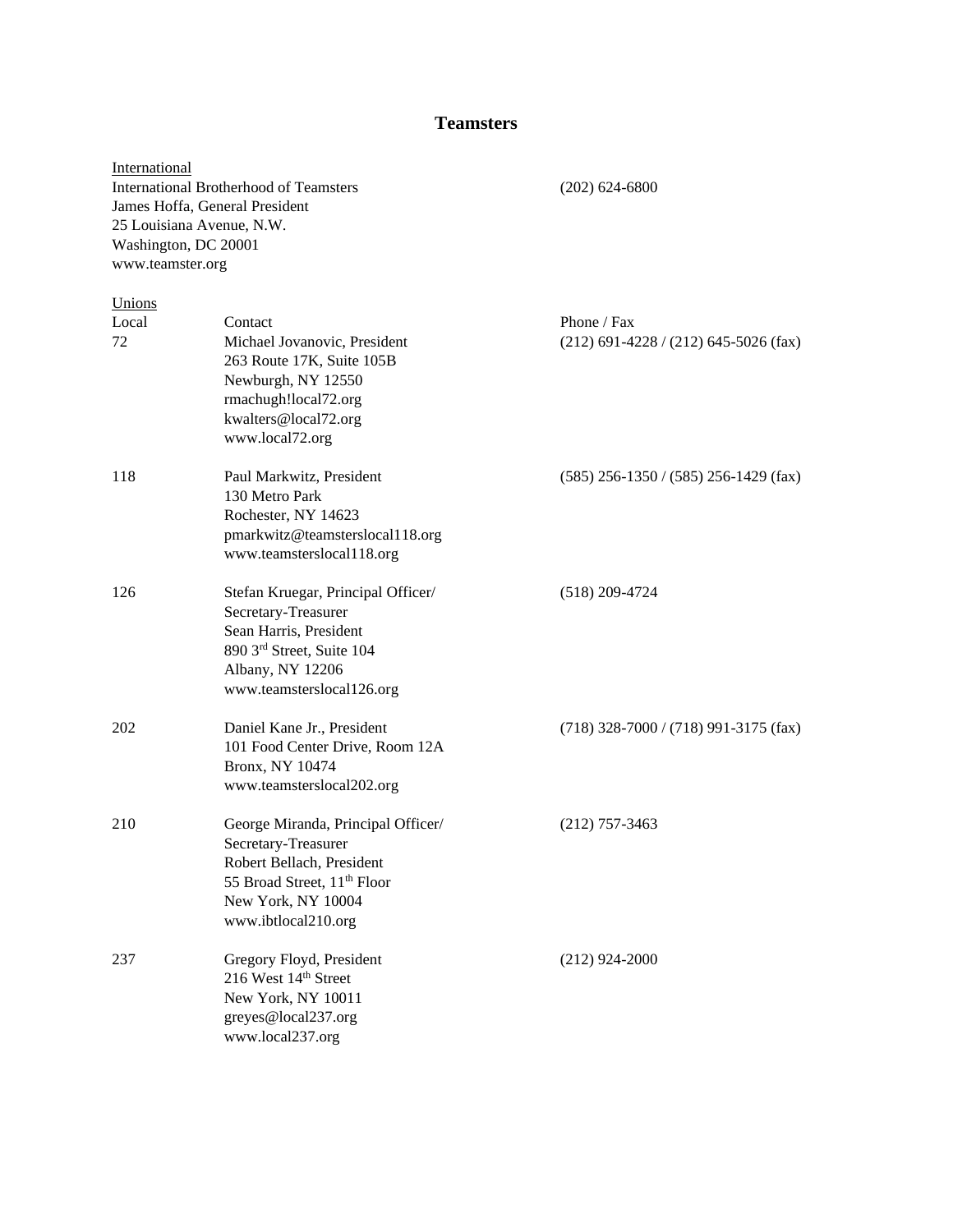| Local<br>264 | Contact<br>Brian Dickman, President/PEO<br>32 Tyrol Drive<br>Cheektowaga, NY 14227<br>www.teamsters264.org                                                                                                                                             | Phone / Fax<br>$(716)$ 668-8007 / (716) 668-8122 (fax)         |
|--------------|--------------------------------------------------------------------------------------------------------------------------------------------------------------------------------------------------------------------------------------------------------|----------------------------------------------------------------|
| 272          | Matthew Bruccoleri, Business Manager/<br>Secretary-Treasurer<br>Fred Alston, President<br>220 East 23rd Street, Room 801<br>New York, NY 10010<br>www.teamsters-local272.org                                                                           | $(212)$ 726-9726                                               |
| 282          | Thomas Gesuldi, President<br>2500 Marcus Avenue<br>Lake Success, NY 11042<br>www.teamsterslocal282.com                                                                                                                                                 | $(516)$ 488-2822 or $(718)$ 343-3322<br>$(516)$ 488-4895 (fax) |
| 294          | John Bulgaro, President<br>Tom Quackenbush, Secretary/Treasurer<br>890 Third Street<br>Albany, NY 12206<br>www.teamsterslocal294.org                                                                                                                   | $(518)$ 489-5436 / $(518)$ 453-9251 (fax)                      |
| 295          | Lou Calemine, President<br>33 West Hawthorne Avenue, Suite 29<br>Valley Stream, NY 11580<br>www.local295.com                                                                                                                                           | $(516)$ 568-1970 / (516) 568-1973 (fax)                        |
| 317          | Mark May, Secretary Treasurer/PEO<br>Duane Wright, President<br>566 Spencer Street<br>Syracuse, NY 13204<br>P.O. Box 11037, Franklin Square<br>Syracuse, NY 13218<br>markmay317@outlook.com<br>duanewright317@hotmail.com<br>www.teamsterslocal317.org | $(315)$ 471-4164                                               |
| 445          | Dan Maldonado, Secretary-Treasurer/<br>Principal Officer<br>Lori Polesel, President<br>15 Stone Castle Road<br>Rock Tavern, NY 12575<br>www.teamsterslocal445.org                                                                                      | $(845)$ 564-5297 / $(845)$ 564-4120 (fax)                      |
| 449          | George Harrigan, Principal Officer/<br>Secretary-Treasurer/Business Agent<br>Jeffrey Brylski, President<br>2175 William Street<br>Buffalo, NY 14206<br>www.teamsterslocal449.org                                                                       | $(716)$ 874-2200 / (716) 874-8322 (fax)                        |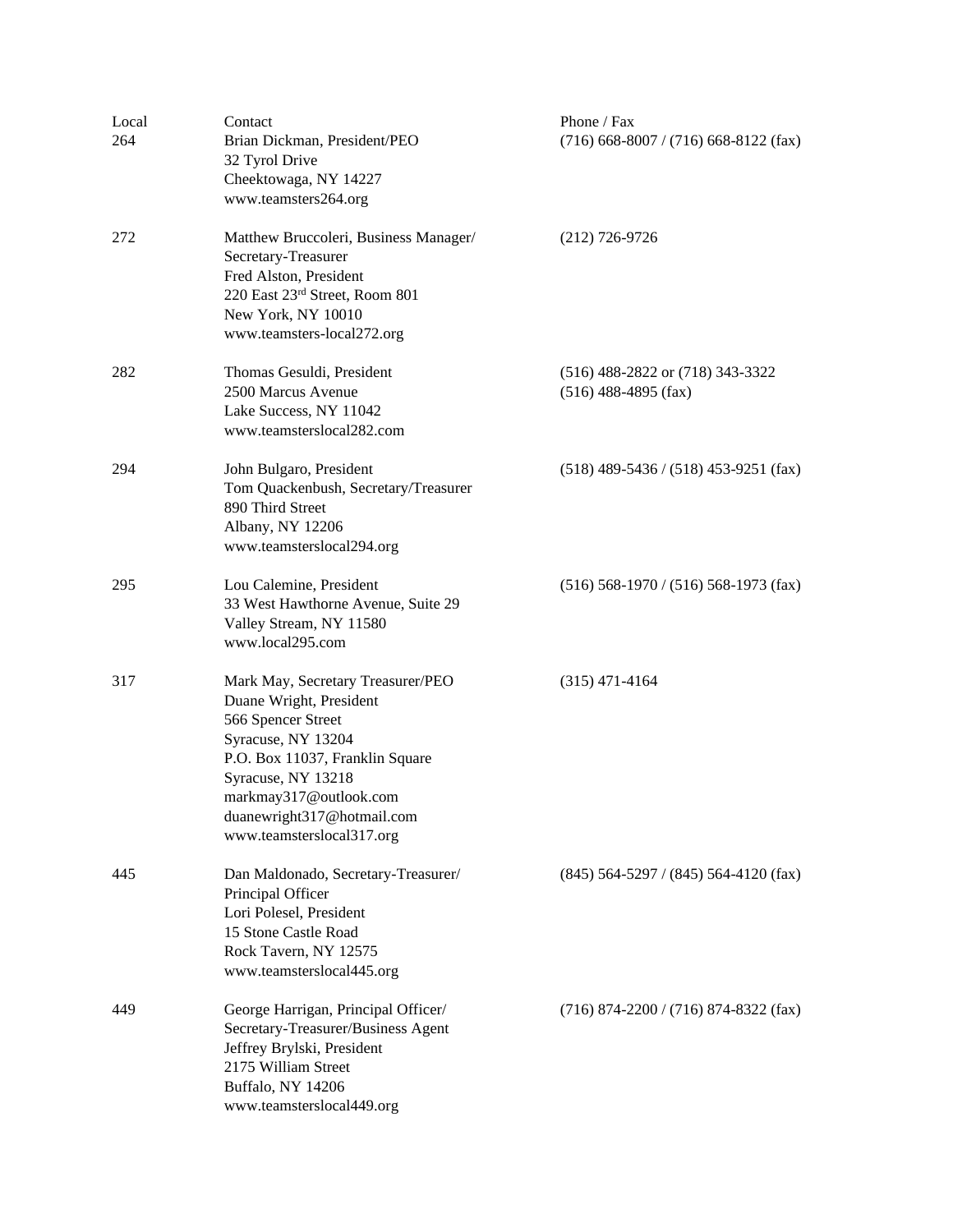| Local<br>456 | Contact<br>Louis Picani, President<br>160 South Central Avenue<br>Elmsford, NY 10523<br>louispicani@teamsterslocal456.com                                                                                                | Phone / Fax<br>$(914) 592 - 9500$         |
|--------------|--------------------------------------------------------------------------------------------------------------------------------------------------------------------------------------------------------------------------|-------------------------------------------|
| 553          | Demos Demopoulos, Principal Officer/<br>Secretary-Treasurer<br>265 West 14th Street, Suite 305<br>New York, NY 10011                                                                                                     | $(212)$ 929-6828 / (212) 691-8025 (fax)   |
| 687          | 14 Elm Street<br>Potsdam, NY 13676                                                                                                                                                                                       | $(315)$ 265-6125                          |
| 707          | Kevin McCaffrey, President<br>14 Front Street<br>Hempstead, NY 11550<br>kmccaffrey@ibt707.com<br>www.ibt707.com                                                                                                          | $(516)$ 486-7100 / (516) 486-7164         |
| 802          | Gerard Fasano, President<br>2151 Marion Place<br>Baldwin, NY 11510<br>info@ibt802.org<br>localno802@aol.com<br>www.ibt802.org                                                                                            | $(516)$ 378-2110 / (516) 378-2095 (fax)   |
| 804          | Vincent Perrone, President<br>34-21 Review Avenue<br>Long Island City, NY11101<br>v.perrone@teamsterslocal804.org<br>info@teamsterslocal804.org<br>www.teamsterslocal804.org                                             | $(718) 785 - 5700$                        |
| 807          | Anthony Storz, President<br>32-43 49th Street<br>Long Island City, NY 11103                                                                                                                                              | $(718)$ 726-2525 / $(718)$ 726-7037 (fax) |
| 808          | Christopher Silvera, Secretary-Treasurer<br>Osvaldo Ozzie Loverme, President<br>5-28 51 <sup>st</sup> Avenue<br>Long Island City, NY 11101<br>chris.silvera@teamsters808.org<br>ozman808@aol.com<br>www.teamsters808.com | $(718)$ 389-1900                          |
| 810          | Michael Smith, President/Business Agent<br>24-09 38 <sup>th</sup> Avenue, Floor 3<br>Long Island City, NY 11101<br>info@local810.org<br>www.local810.org                                                                 | $(212)$ 691-4100 / (212) 243-6769 (fax)   |